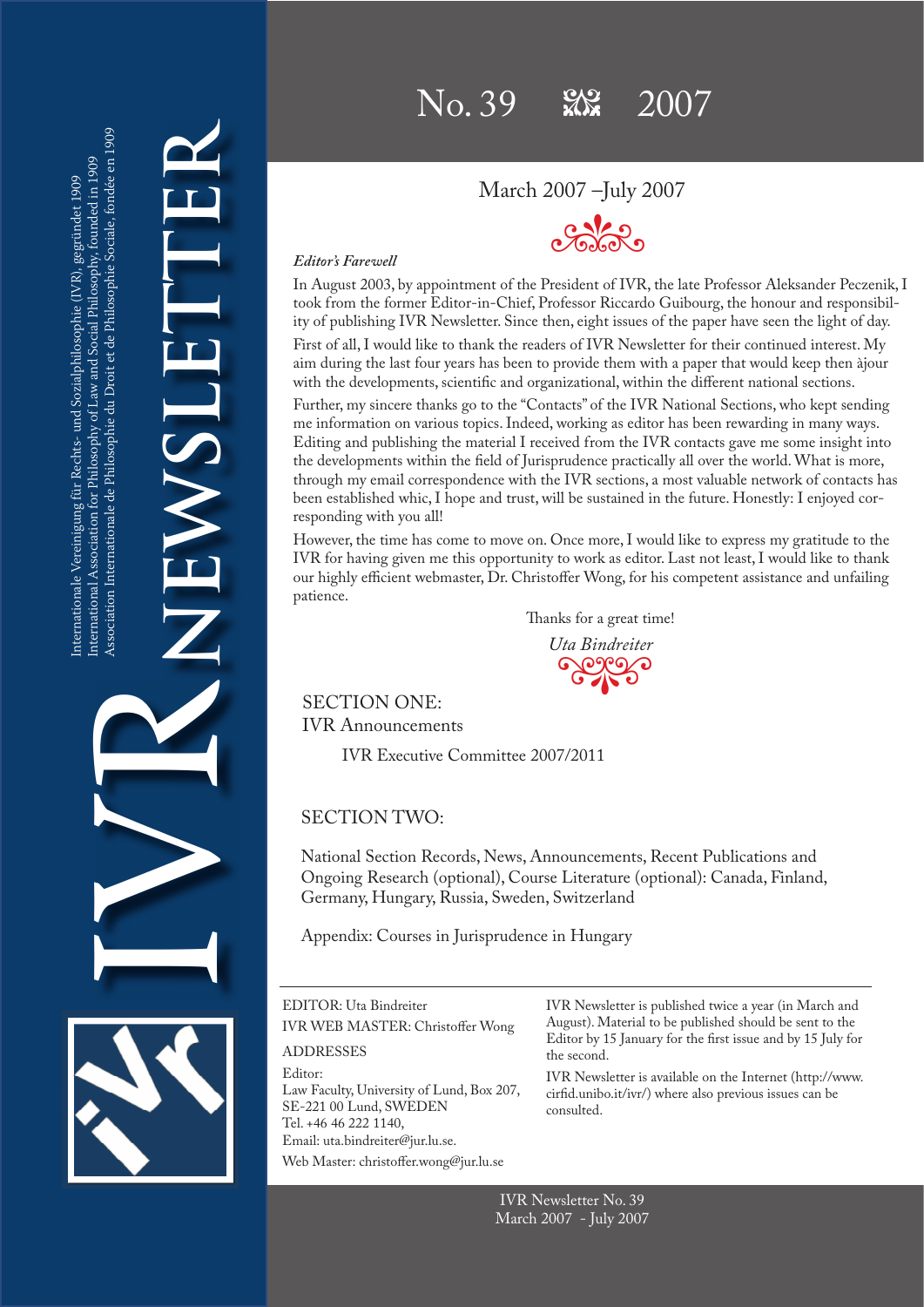# IVR Executive Committee 2007/2011

### *President:*

Neil MacCormick (United Kingdom)

### *Vice-presidents:*

Paolo Comanducci (Italy) Riccardo Guibourg (Argentina) Yasutomo Morigiwa ( Japan) Marek Zirk-Sadowski (Poland)

### *Honorary Presidents:*

Aulis Aarnio (Finland) Junichi Aomi (Japan) Norberto Bobbio† (Italy) Eugenio Bulygin (Argentina) Arthur Kaufmann† (Germany) Hermann Klenner (Germany) Enrico Pattaro (Italy) Miguel Reale† (Brazil) Carl Wellman (USA) Arthur F. Utz† (Switzerland)

### *Other Members:*

Fernando Atria (Chile) Alexander Bröstl (Slovak Republic) Tom Campbell (Australia) Chongko Choi (Korea) Christian Dahlman (Sweden) Svein Eng (Norway) Leslie Francis (USA) Francisco Laporta (Spain) Sandra Marshall (United Kingdom) Éric Millard (France) Ulfried Neumann (Germany) Kevät Nousiainen (Finland) Rolando Tamayo y Salmorán (Mexico) Pauline Westerman (Netherlands) Xu Xianming (China)

### *Secretary-General:*

Claudio Michelon (United Kingdom)

### *Treasurer:*

Zenon Bankowski (United Kingdom)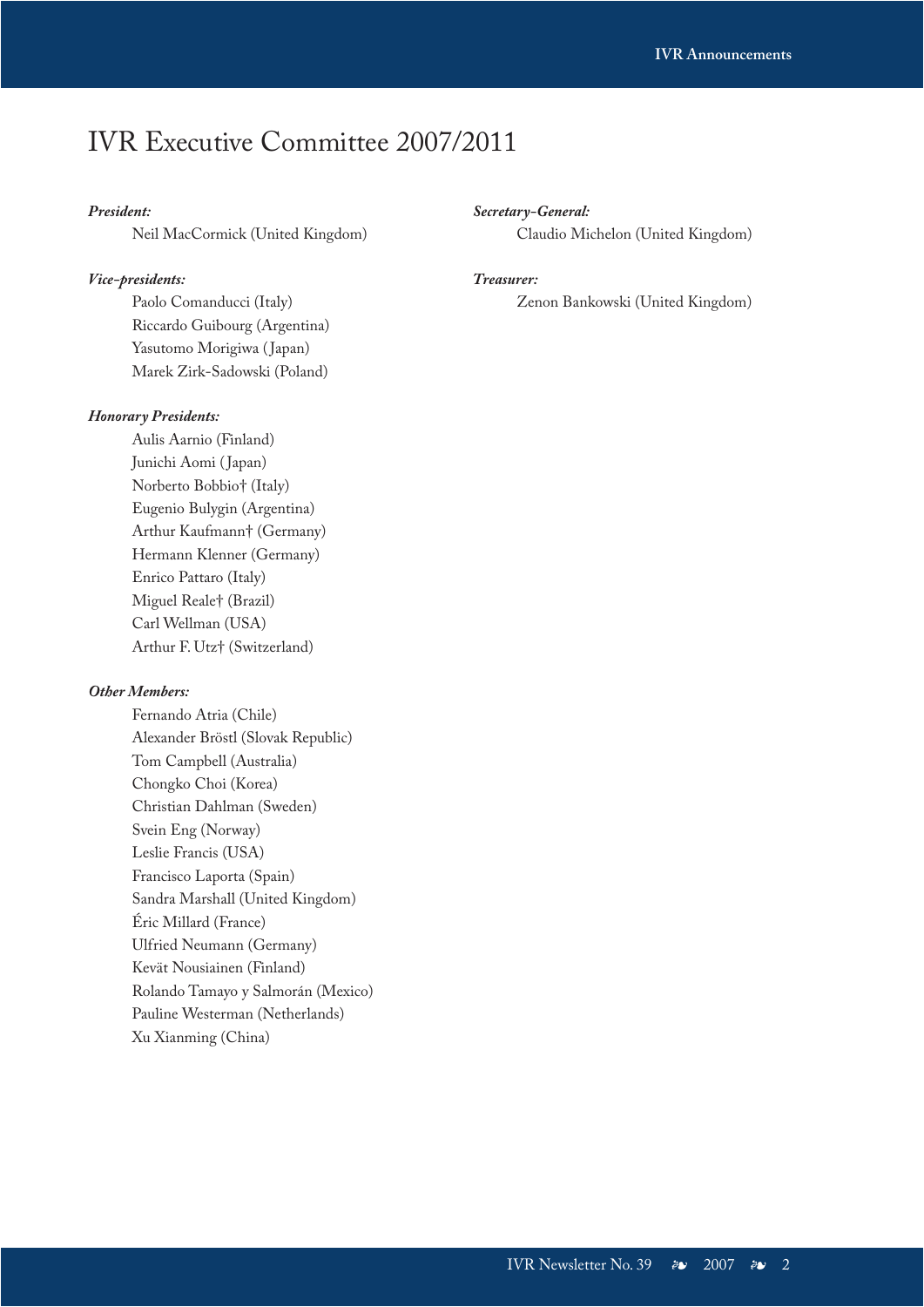# **CANADA**

Canadian Section IVR (CS-IVR)

# **RECORDS**

- j President: *Marc Ramsay* j Vice President: *Ken Nickel*
- j Executive Director: *Nathan Brett*
- j Webmaster: *Bob Bright*

# **CONTACT**

*Nathan Brett*, Dalhousie University E-mail: nbrett@dal.ca

### **NEWS**

The Canadian Section of IVR met in Saskatoon on May 27, 2007. The following principal papers and commentaries were circulated via the website and discussed in the meeting:

1. *Kenneth Nickel* (UWO), Criminal Negligence and the Objective/Subjective Debate [commentary: Frank Jankunis]

2. Roger Shiner (UBC), Theorizing Criminal Law Reform [commentary: Nathan Brett]

3. *David Campbell* (McMaster), Raz on Multiculturalism: Illiberal Conclusions from a Liberal Argument [commentary: Marc Ramsay]

4. *Michael Milde* (UWO), Waldron and Judicial Review: A Democratic Defense of Judicial Review [commentary: Marc Ramsay]

5. *Jeremy Livingston* (McMaster), Waldron, Charters, Disagreement [commentary: Marc Ramsay]

6. *Nathan Brett* (Dalhousie), Disrespect for the Law: A Look at Philosophical Anarchism [commentary: Joe Ellin]

7. *Travis Hreno* (UBC Okanagan), Jury Nullification and the Rule of Law [commentary: Joshua Mildenberger]

8. Mark Ramsay (Acadia), Wrongful Pregnancy and Thin Skull Choices [commentary: Nathan Brett]



# **ANNOUNCEMENT**

The Canadian Section of IVR met in Saskatoon on May 27, 2007. The following principal papers and commentaries were circulated via the website and discussed in the meeting:

- **WEGIORAL COMMERGED GLOBALIZATION OF COMMERGED HUMAN Rights**
- **ss Judicial Review**
- **WERENE STRANGE Privacy and Communication Rights**
- **<sup>189</sup>** Exclusive vs. Inclusive Positivism

Principal papers should be 10,000 words or less in length.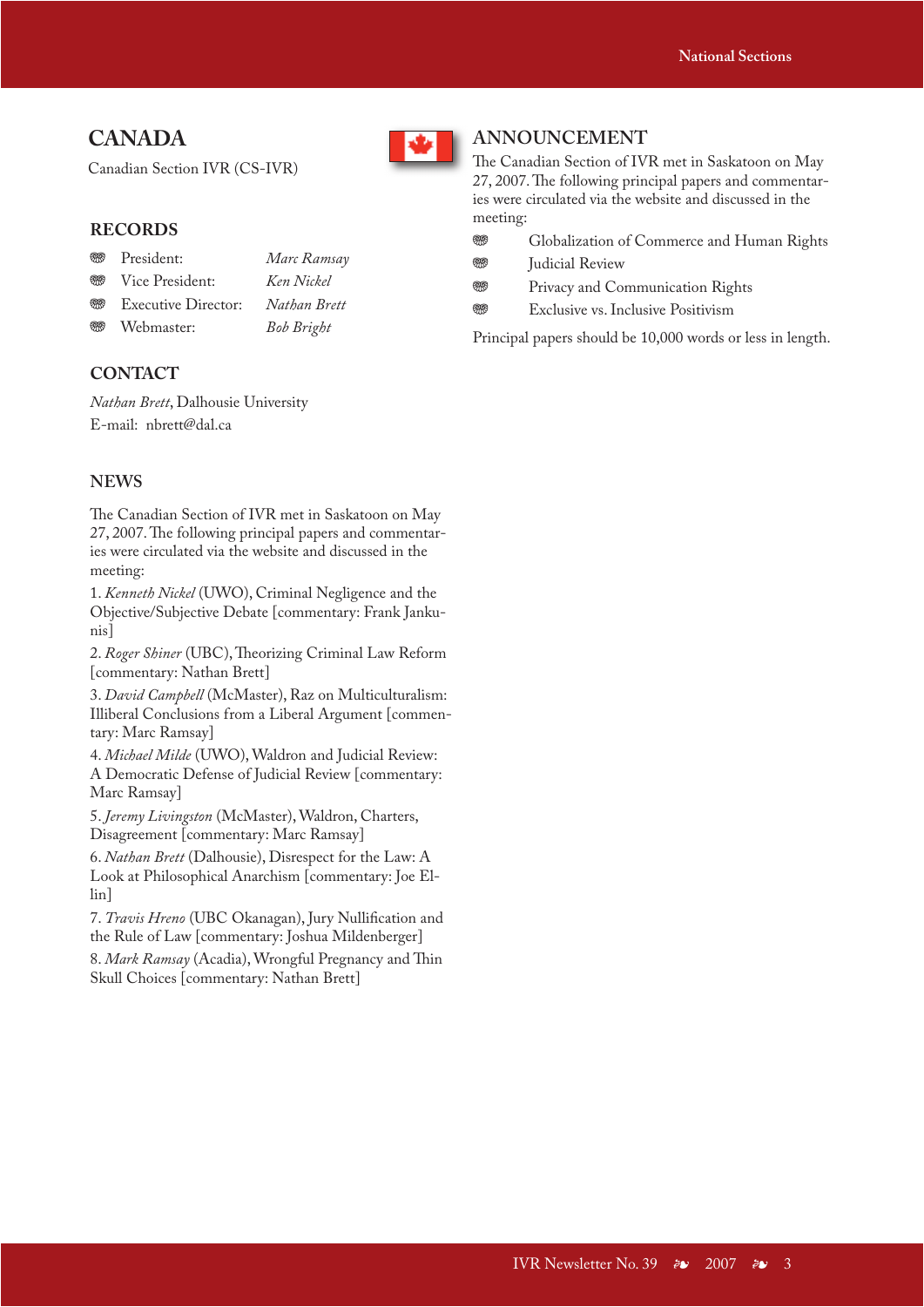# **FINLAND**

Suomen oikeusfilosofinen yhdistys SOFY ry

### **RECORDS**

**Current officials:**

- j President: *Aulis Aarnio*
- j President: *Kimmo Nuotio* Email: kimmo.nuotio@helsinki.fi
- **WE** Vice-president: *Jussi Kotkavirta* Email: jkotkavi@yfi.jyu.fi
- Secretary: *Sakari Melander* Email: sakari.melander@helsinki.fi

#### **Members of the Board**:

*Heta Gylling, Aleksi Heinilä, Jari Kauppinen, Jari Laasanen, Kevät Nousiainen and Kaarlo Tuori*

#### **Deputy Members of the Board:**

*Ari Hirvonen, Kaj-Henrik Impola, Jari Laasanen, Stina Löytömäki and Jussi Syrjänen*

# **CONTACT**

Sakari Melander The Faculty of Law University of Helsinki P.O. Box 4 FIN-00014 Helsinki E-mail: sofy-ivr@helsinki.fi website: http://www.helsinki.fi/~sofy\_ry/

### **NEWS**

A series of lectures (altogether 12) on the topic *Law and Politics* has been held in Helsinki from February 2005 to November 2005.

A seminar on The conventionality of the "*Rechtsquellenlehre*" was held in Helsinki, October 30, 2006.

A seminar on *Non-expressionable: on torment and ethics* was held in Helsinki, April 10, 2007.

The Finnish section has also cooperated with the research project "Eu-ropeanized Criminal Justice", currently active at the University of Helsinki. The research forum on "Security" has been arranged in Helsinki on fall 2006 and spring 2007.

Professor Klaus Günther, University of Frankfurt, has given a guest lecture in Helsinki on the topic "The concept of law and globalization" on May 23, 2007.

Professor Felix Herzog, University of Bremen and Professor Klaus Gün-ther, University of Frankfurt, have given a joint seminar in Helsinki on the topic "From criminal law to new forms of regulatory law" on May 24, 2007.

# **RECENT PUBLICATIONS**

*Aulis Aarnio*, Tulkinnan taito: ajatuksia oikeudesta, oikeustieteestä ja yhteiskunnasta [The Art of Interpretation: thoughts on justice, jurisprudence and society]. Helsinki, WSOY, 2006 *Aulis Aarnio/Timo Uusitupa* (eds.), Oikeusvaltio (Rechtsstaat). Helsinki, Kauppakaari, 2006

*Kaijus Ervasti/Nina Meinke* (eds.), Oikeuden tuolla puolen [Beyond Law]. Lakimiesliion kustannus, 2002

*Ari Hirvonen/Toomas Kotkas* (eds.), Radikaali paha. Paha eurooppalaisessa perinteessä [The Radical Evil. Evil in the European tradition]. Helsinki, Loki-kirjat, 2004

*Petter Kavonius*, Tarpeidenmukainen oikeusperiaateajattelu [The Needs-based Approach to Legal Principles]. Helsinki, Suomalainen Lakimiesyhdistys, 2003

*Martti Koskenniemi*, From Apology to Utopia. The Structure of International Legal Argument. Reissue with a new Epilogue. Cambridge University Press, Cambridge, 2005

*Toomas Kotkas*, Suosiosta ja armosta [On Grace and Mercy]. Helsinki, Suomalainen Lakimiesyhdistys, 2003

*Arto Laitinen*, Strong evaluation without sources: on Charles Taylor's philosophical anthropology and cultural moral realism [Diss.]. Jyväskylä, The University of Jyväskylä, 2003

*Panu Minkkinen*, Järjen lait: Kant ja oikeuden filosofia [The laws of reason: Kant and the philosophy of law]. Helsinki, Tutkijaliitto, 2002

*Panu Minkkinen* (ed.), Marjut Salokannel and Kaarlo Tuori (trans.), Normi yhteisen mittapuun käytäntönä (François Ewald) [Norm as a practice of a shared yardstick], Helsinki, Suomalainen Lakimiesyhdistys, 2003

*Johanna Niemi-Kiesiläinen* et al. (eds.), Oikeuden tekstit diskursseina [The Law Texts as Discourses], Helsinki, Suomalainen Lakimiesyhdistys, Helsinki, 2006

*Kimmo Nuotio* (ed.), Europe in Search of 'Meaning and Purpose'. Publications of the Faculty of Law, University of Helsinki, 2004

*Kimmo Nuotio* (ed.), Oikeusteoreettisia katkelmia [Fragments of Legal Theory]. Helsinki, Suomalainen lakimiesyhdistys, 2003

*Raimo Siltala*, Oikeustieteen tieteenteoria [A Theory of the Science of Law]. Helsinki, Suomalainen Lakimiesyhdistys, 2003

*Raimo Siltala*, Oikeudellinen tulkintateoria [A Theory of Legal Interpretation]. Helsinki, Suomalainen Lakimiesyhdistys, 2003

*Kaarlo Tuori*, Critical Legal Positivism. Aldershot, Ashgate, 2002

*Kaarlo Tuori*, Foucault'n oikeus [Foucault's Law].Helsinki, WSOY, 2002

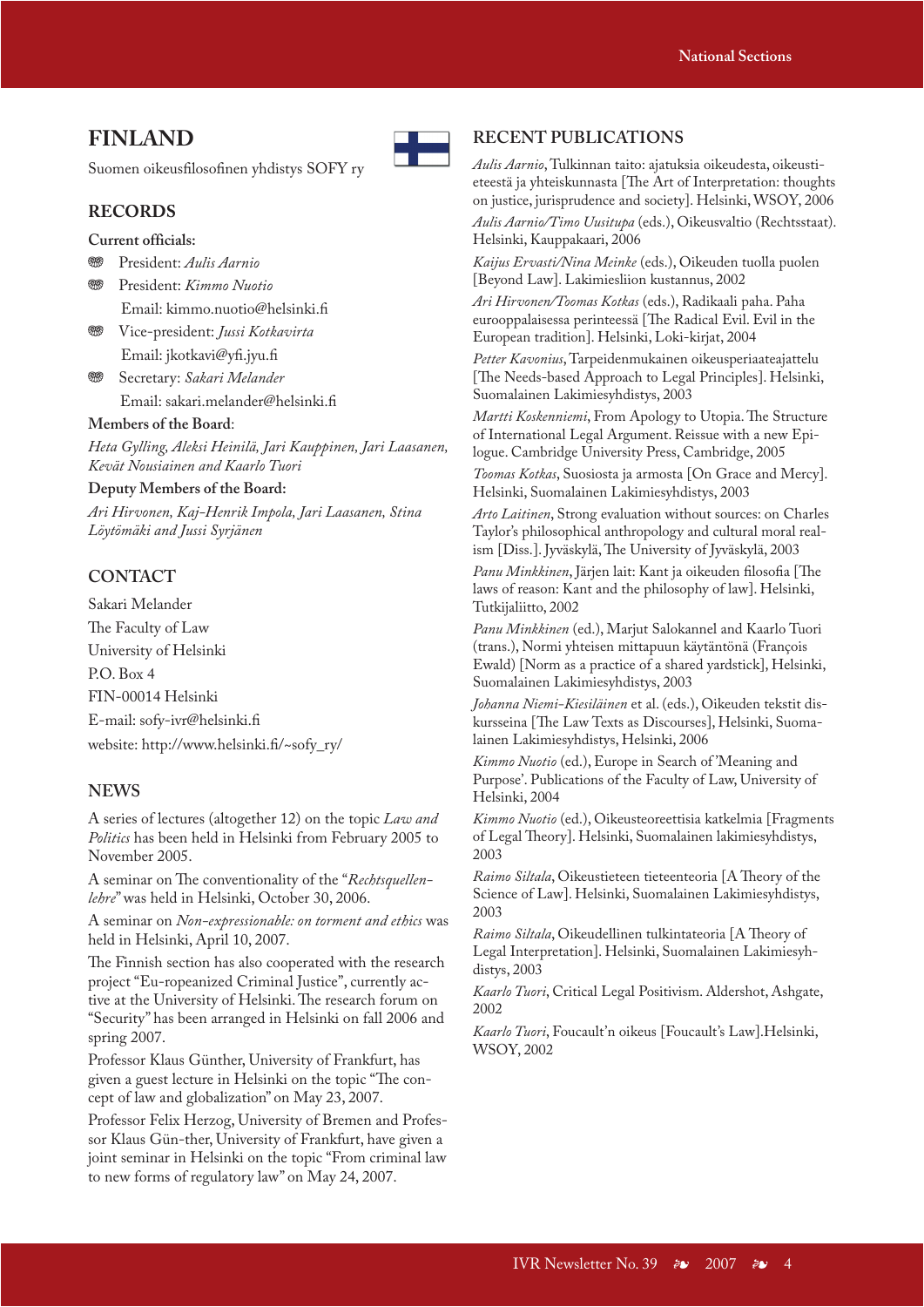# **GERMANY**

IVR Internationale Vereinigung für Rechtsund Sozialphilosophie Sektion Deutschland

### **RECORDS**

Executive Board:

 $\circledast$  President: Prof. Dr. Winfried Brugger Universität Heidelberg, Juristisches Seminar Friedrich-Ebert-Anlage 6-10 D-69117 Heidelberg Phone: + 6221-547462 Fax: + 6221-547463 E-mail: bruggerw@jurs.uni-heidelberg.de Homepage: www.brugger.uni-hd.de

j Vice-President and Treasurer: *PD Dr. Stephan Kirste*

Address: see above Phone: + 6221-547464 Fax: + 6221-547463 E-mail: kirste@jurs.uni-heidelberg.de Homepage: http://kirste.uni-hd.de

### **CONTACT**

*PD Dr. Stephan Kirste* (address: see above)

*Homepage:* www.rechtsphilosophie.de

### **ANNOUNCEMENTS**

From September 17th to September 19th, 2007, the next bi-annual conference on "Naturalismus und Demokratie – Spinozas ,Politischer Traktat' im Kontext seines Systems" of the *Arbeitskreis Ideen geschichte der Rechts philosophie*, Sub-Section of the German Section of the IVR, will take place in Pfarrhof Bergkirchen, 31556 Wölpinghausen. The conference is organized by Prof. Dr. Wolfgang Bartuschat, Prof. Dr. Stephan Kirste and Prof. Dr. Manfred Walther.

This fall (between October 25th and 27th), Dr. Annette Brockmöller and Prof. Dr. Dr. Erik Hilgendorf will organize a conference "Rechtsphilosophie im Wandel" at the ZiF (Bielefeld).

The next bi-annual conference of the German Section of the IVR on "Legal Philosophy and Legal Dogmatics" will be organized by Prof. Dr. Kristian Kühl and take place in Tübingen from Thursday, September 25th to Saturday, September 27th.

### **COURSE LITERATURE**

*Winfried Brugger/Michael Karayanni* (eds.), Religion in the Public Sphere. A Comparative Analysis of German, Israeli, American and International Law (2007).



### **NEW GERMAN LITERATURE ON LEGAL THEORY AND PHILOSOPHY**

- *Brauer, Susanne*, Natur und Sittlichkeit. Die Familie in Hegels Rechtsphilosophie. Praktische Philosophie Bd.79 [Alber 2007] 264 pp.
- *Brugger, Winfried/Michael Karayanni* (eds.), Religion in the Public Sphere. A Comparative Analysis of German, Israeli, American and International Law [2007]
- *Buckel, Sonja*, Subjektivierung und Kohäsion. Zur Rekonstruktion einer materialistischen Theorie des Rechts. Diss. Univ. Frankfurt am Main [Velbrück Wissenschaft 2007]
- *Holländer, Pavel*, Verfassungsrechtliche Argumentation - zwischen dem Optimismus und der Skepsis. Schriften zur Rechtstheorie (RT) Bd.233 [Duncker & Humblot: Berlin, 2007] 143 pp.

*Horn, Norbert*, Einführung in die Rechtswissenschaft und Rechtsphilosophie. 4., neubearb. Aufl. [Heidelberg 2007]

*Huang, Chung-cheng*, Das Verhältnis von moralischem Diskurs und rechtlichem Diskurs bei Jürgen Habermas. Diss. Univ. Heidelberg 2006. Schriften zur Rechtstheorie (RT) H.231 [Duncker & Humblot 2007] 172 pp.

*Kersting, Wolfgang*, Wohlgeordnete Freiheit. Immanuel Kants Rechts- und Staatsphilosophie. 3., erw. u. bearb. Aufl. [mentis-Verlag 2007] 408 pp.

Kirchmann, Julius H. von, Die Grundbegriffe des Rechts und der Moral als Einleitung in das Studium rechtphilosophischer Werke. Edition Classic Repr. d. Ausg. v. 1873 [VDM Verlag Dr. Müller, 2007] VIII, 201 pp.

*Law, Politics, and Morality: European Perspectives III.* Bd.3. Ethics and Social Justice. Herausgeber: Pozzolo, Susanna, Ferrer Beltrán, Jordi. Schriften zur Rechtstheorie (RT) Bd.215/3 [Berlin: Duncker & Humblot, 2007] 262 pp.

*Lieth, Oliver*, Die ökonomische Analyse des Rechts im Spiegelbild klassischer Argumentationsrestriktionen des Rechts und seiner Methodenlehre. Lausanner Studien zur Rechtswissenschaft Bd.4 [Nomos 2007] 178 pp.

- *Mäder, Werner*, Vom Wesen der Souveränität. Ein deutsches und ein europäisches Problem. Beiträge zur Politischen Wissenschaft (BPW) Bd.145 [2007] 198 pp.
- *Merle, Jean-Christophe*, Strafen aus Respekt vor der Menschenwürde. Eine Kritik am Retributivismus aus der Perspektive des deutschen Idealismus [Gruyter Recht 2007] 183 pp.

*Mestmäcker, Ernst-Joachim, A Legal Theory without Law.* Posner v. Hayek on Economic Analysis of Law. Beiträge zur Ordnungstheorie und Ordnungspolitik Bd.174 [Mohr

*Rechtstheorie: Rechtsbegriff - Dynamik – Auslegung*, hrsg. v. Stefan Griller u. Heinz P. Rill. Forschungen aus Staat und Recht Bd.136 [Wien: Springer, 2007] 300 pp.

Siebeck 2007]

*Reinach, Adolf*, Zur Phänomologie des Rechts. Die apriorischen Grundlagen des bürgerlichen Rechts. Edition Classic Repr. d. Ausg. v. 1953 [VDM Verlag Dr. Müller 2007] 225 pp.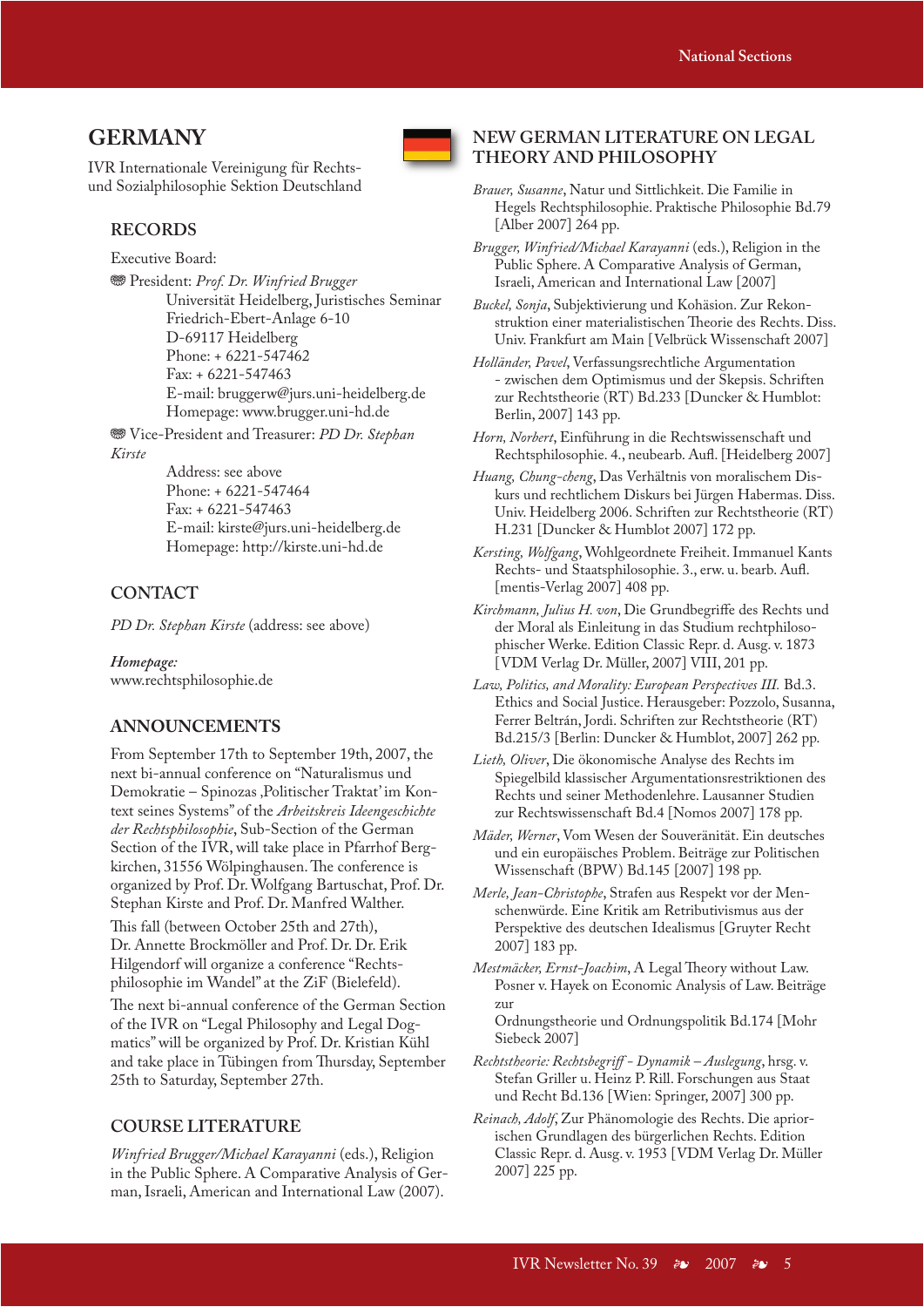*Rüthers, Bernd*, Rechtstheorie. Begriff, Geltung und Anwendung des Rechts. Unter Mitarb. v. Axel Birk. Grundrisse des Rechts 3., neubearb. Aufl. [Beck Juristischer Verlag 2007] 572 pp.

*Schild, Wolfgang*, Staatsdämmerung. Zu Richard Wagners 'Der Ring des Nibelungen'. Juristische Zeitgeschichte, Kleine Reihe Bd.15 [BWV - Berliner Wissenschafts-Verlag 2007] 108 pp. 19,5 cm

*Schuppe, Wilhelm*, Der Begriff des subjektiven Rechts, hrsg. v. Esther von Krosigk. Edition Classic Repr. d. Ausg. v. 1886 [VDM Verlag Dr. Müller 2007] 376 pp.

Stephanians, Markus S., Individuelle Rechte [mentis-Verlag 2007] 256 pp.

*Triepel, Heinrich*, Vom Stil des Rechts. Beiträge zu einer Ästhetik des Rechts (1947). Mit einer Einl. v. Andreas Arnauld u. Wolfgang Durner. Juristische Zeitgeschichte, Kleine Reihe Bd.14 [BWV - Berliner Wissenschafts-Verlag 2007] 153 pp.

*Tuori, Kaius*, Ancient Roman Lawyers and Modern Legal Ideals. Studies on the impact of contemporary concerns in the interpretation of ancient Roman legal history. Diss. Studien zur europäischen Rechtsgeschichte Bd.220 [Klostermann 2007] XI, 220 pp.

*Vaihinger, Hans*, Die Philosophie des Als Ob. System der theoretischen, praktischen und religiösen Fiktionen der Menschheit. Auf Grund eines indealistischen Positivismus. Mit e. Anh. über Kant und Nietzsche. Herausgeber: Krosigk, Esther von. Edition Classic Repr. d. 3. Aufl. v. 1918 [VDM Verlag Dr. Müller 2007] 804 pp.

*Vesting, Thomas*, Rechtstheorie [Beck 2007]

*Zippelius, Reinhold*, Rechtsphilosophie. Ein Studienbuch. Juristische Kurz-Lehrbücher 5., neubearb. Aufl. [Beck 2007] XIV, 211 pp.

*Zweifelsfälle.* Hrsg. v. Christine Abbt u. Oliver Diggelmann [Nomos - Stämpfli Verlag 2007] 195 pp.

### **HUNGARY**

IVR Hungarian National Section



### **RECORDS**

j President: *Prof. Csaba Varga*

### **CONTACTS**

varga@jog.mta.hu

Hungarian Academy of Sciences Institute for Legal Studies P.O. Box 25 H-1250 Budapest HUNGARY Phone through secretaris also in English or German: + 361-42-97-227 and

+ 361-42-97-226 (fax as well)

### **NEWS**

After the death of the founding President of the Hungarian National Section, Professor Vilmos Peschka,\* the section has elected Professor Csaba Varga [www. varga.jak.ppke.hu], Secretary of the section since its very conception, to succeeed Professor Peschka as President of the Hungarian National Section.

\* Cf. *Csaba Varga*, Vilmos Peschka 1929-2006, in *ARSP* 93/2 (2007), 253-4.

### **ANNOUNCEMENT**

The next yearly national conference of legal philosophers in Hungary will be held 9–10 November, 2007. The conference is organized by the Institute for Legal Philosophy of the Pázmány Péter Catholic University of Hungary in Budapest, with sections on legal cultures (traditions and interactions), legal reasoning (patterns and standards), legal dogmatics (systems and constructions), legal world concepts (social scientific frameworks and types of "law and..." responses), schools of legal thought (sources and predecessors) as well as legal doctrines (constitutional dilemmas and social challenges).

Presumably, the meeting will be opened by the Minister of Justice and concluded by his Secretary of State. Contacts are welcome at redaction@jak.ppke.hu.

### **RECENT PUBLICATIONS**

*Hungary's Legal Assistance Experiences in the Age of Globalization*, ed. Mamoru Sadakata (Nagoya: Center for Asian Legal Exchange, Graduate School of Law, Nagoya University 2006) 312 pp, published issuing from cooperation with the Institute for Legal Studies of the Hungarian Academy of Sciences, including, among others, *Zoltán PÉTERI*, 'Hungarian Law and the Legal Families of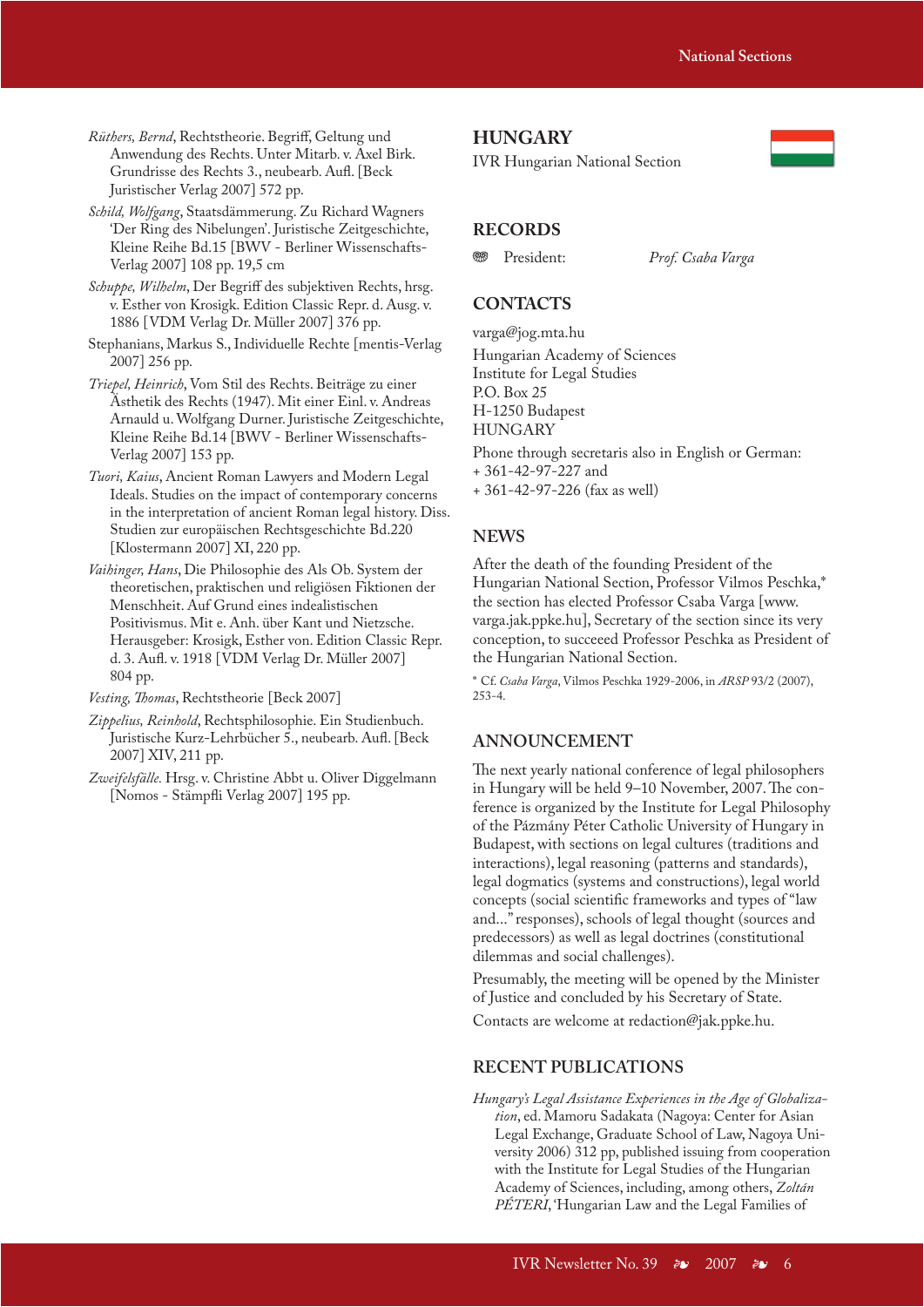the World: The Problem of Classification' and, by *Csaba VARGA*, 'Transfers of Law: A Conceptual Analysis', 'Transition to Rule of Law: A Philosophical Assessment of Challenges and Realisations in a Historico-comparative Perspective' and 'Legal Renovation through Constitutional Judiciary?'

*Legal and Political Aspects of the Contemporary World* (Nagoya: Center for Asian Legal Exchange, Graduate School of Law, Nagoya University 2007) viii + 240 pp, published issuing from cooperation with the Institute for Legal Studies of the Hungarian Academy of Sciences, including, among others, *Zoltán PÉTERI*, 'Comparative Method in Political and Legal Sciences' and, by *Csaba VARGA*, 'Rule of Law – At the Crossroads of Challenges' & 'Codification on the Threshold of the Third Millennium'.

"Jog és irodalom« szimpózium" [Symposion on law and literature], ed. István H. Szilágyi in *iustum aequum salutare* [Catholic University, Budapest] III (2007) 2, pp.7–132, including *Lajos Cs. KISS* on the relationship between law *&* arts, *Balázs FEKETE* on Thomas Mann's *Zauberberg* perspective of the epoch, *István H. SZILÁGYI* on the geniosity of Barna Horváth, *Ferenc HORKAY HÖRCH-ER* on poetic administration of justice, *Tamás NAGY* on the beginnings and ideals of the movement, *Attila SI-MON* on the law in Sophocles' Antigone, *Péter SÓLYOM* on the liberty of arts vs. esthetical judgments, *Szilárd TATTAY* on Ockham as the Name of the Rose, or on nominalism and natural law at Eco, and *Csaba VARGA* on Literature? Philosophy of Law? in overview assessment.

*Julius Moór*, Schriften zur Rechtsphilosophie, ed. Csaba Varga (Budapest: Szent István Társulat 2006) xxii + 485 pp. [Philosophiae Iuris: Excerpta Historica Philosophiae Hungaricae Iuris / Bibliotheca Iuridica: Opera Classica 3] with all the papers published by the renowned legal philosopher of Hungary (1888–1950) in western languages between 1922 and 1943 reprinted as fac simile, including

Macht, Recht, Moral: Ein Beitrag zur Bestimmung des Rechtsbegriffes [1922]

Eine Rechtsphilosophie des »kritischen Relativismus«: Kritische Auseinandersetzung mit der Rechtsphilosophie Max Ernst Mayers [1923–24]

Das Logische im Recht [1928]

Metaphysik und Rechtsphilosophie [1929]

Reine Rechtslehre, Naturrecht und Rechtspositivismus [1931]

Geschichte der Rechtswissenschaften in Ungarn [1932]

Les diverses sources du droit, leur équilibre et leur hiérarchie dans le système juridique hongrois [1932]

Soziologie und Rechtsphilosophie [1934]

Creazione e applicazione del diritto [1934]

Recht und Gewohnheitsrecht: Eine Auseinandersetzung mit Hans Mokre und zugleich ein Beitrag zur Theorie des Rechts und des Gewohnheitsrechts [1934]

Das Problem des Naturrechts [1935]

Reine Rechtslehre:Randbemerkungen zum neuesten Werk Kelsens [1935]

"Das Wesen der Philosophie« nach Pauler [1936]

Öffentliches und privates Recht [1938]

Das Rechtssystem [1939]

Des Wissenschafts-Charakter der Jurisprudenz [1940] Sulla questione delle lacune nel diritto [1941] Recht und Gesellschaft [1942] Tuka's Rechtsphilosophie [1943]

Was ist Rechtsphilosophie? [1943]

- *Barna Horváth*, The Bases of Law / A jog alapjai [1948], ed. Csaba Varga (Budapest: Szent István Társulat 2006) liii + 94 pp. [Philosophiae Iuris: Excerpta Historica Philosophiae Hungaricae Iuris / Jogfilozófiák] with the last paper by one of the classic founders of legal sociology (1896–1973) before forced to emigration, posthumously published as style-edited in English & translated into Hungarian as well.
- *Die Schule von Szeged.* Rechtsphilosophische Aufsätze von István Bibó, József Szabó und Tibor Vas, ed. Csaba Varga (Budapest: Szent István Társulat 2006) 246 pp. [Philosophiae Iuris: Excerpta Historica Philosophiae Hungaricae] in recollection of Horváth's school, with *István BIBÓ* (1911–1979), 'Zwang, Recht, Freiheit' [1935], 'Le dogme du »bellum justum« et la théorie de l'infallibilité juridique: Essai critique sur la théorie pure du droit' [1936] & 'Rechtskraft, rechtliche Unfehlbarkeit, Souveränität' [1937]; *József SZABÓ* (1909–1992), 'Ort und Stelle der Rechtswissenschaft in dem menschlichen Denken' [1942], Wahrheit, Wert und Symbol im Rechte' [1943] & 'From Chaos to the Rule of Law' [1974]; and *Tibor VAS* (1911–1983), *Die Bedeutung der transzendentalen Logik in der Rechtsphilosophie* [1935].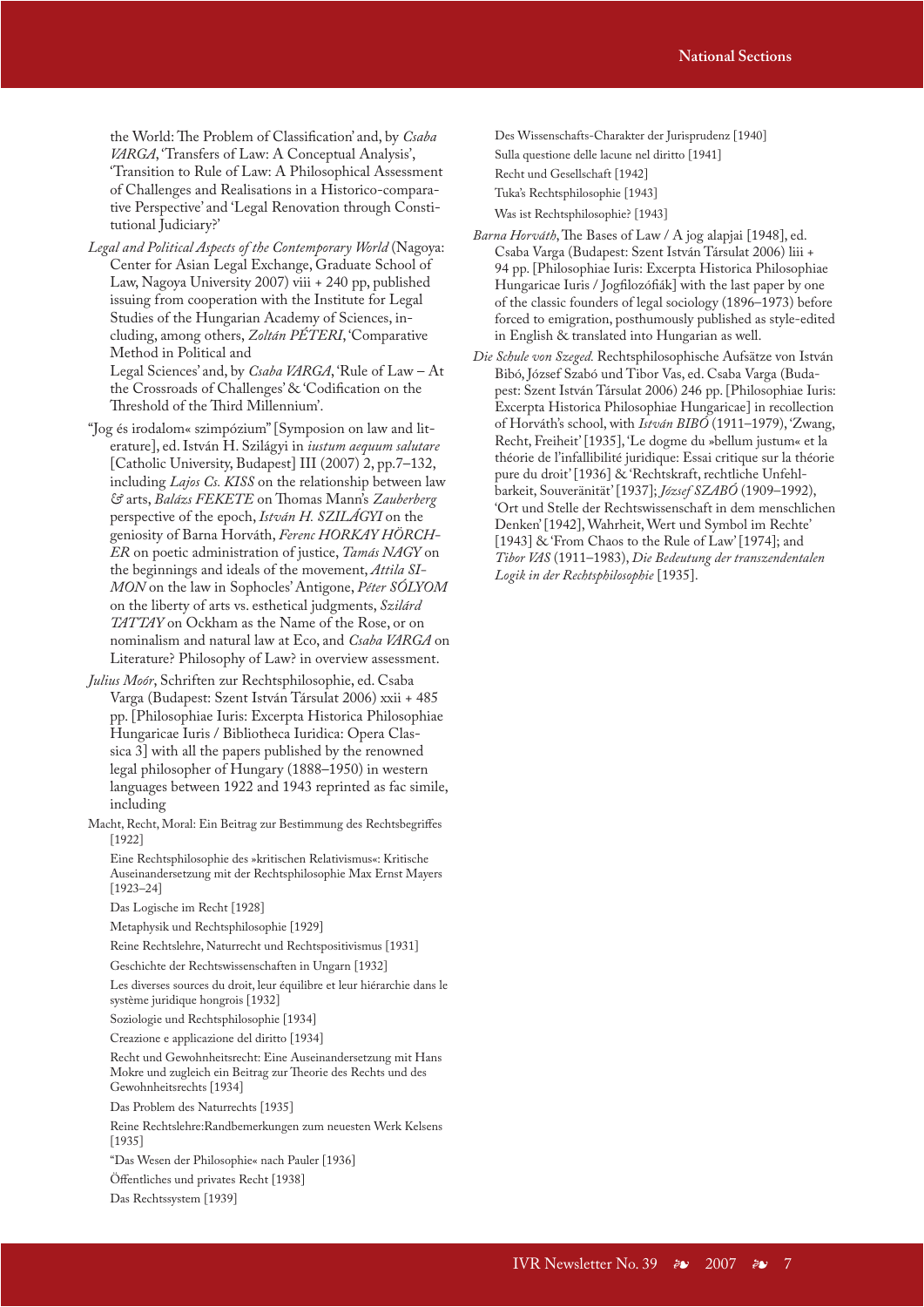# **RUSSIA**

The IVR Russian National Section

# **RECORDS**

| <b>ମି</b> ତ   | President:         | Prof. Vladimir G. Grafskiy    |
|---------------|--------------------|-------------------------------|
|               |                    | E-mail: v_grafskiy@bk.ru      |
| <b>ମ୍ପୃତି</b> | Secretary General: | Prof. Liudmila Y. Lapteva     |
|               |                    | E-mail: 1_lapteva@mail.ru     |
| <b>ମି</b> ଟି  | Treasurer:         | Dr. Helena A. Prybitkova      |
|               |                    | E-mail: e_prybitkova@inbox.ru |

# **CONTACT**

Russian Academy of Sciences Institute of State and Law 119991 Znamonka str., 10 Moscow RUSSIA

Fax: (495) 291-85-74 (attr. Grafskiy) E-mail new: legalhistory@bk.ru

### **NEWS**

The main staff of the IVR Russian National Section was reorganized at a special assembly, held in Moscow October 2nd, 2006.

Section Members:

1. Prof. Vladimir G. Grafskiy, President of the Russian IVR Section (Institute of State and Law, Russian Academy of Sciences – ISL RAS). Email: v\_grafskiy@bk.ru

2. Professor Liudmila Y. Lapteva, Secretary General (ISL RAS). Email: l\_lapteva@mail.ru

3. Dr. Helena A. Prybitkova, Treasurer (ISL RAS).

Email: e\_prybitkova@inbox.ru

4. Dr. Vasiliy Y. Danilenko, chief-editor of journal "Prawo i Politika" (Law and Politics), Moscow

5. Dr. Vladimir S. Gorban, lecturer (Politechnics University, Oriel-city)

6. Prof. Natalia M. Zolotouchina (Russian Academy of Justice, Moscow)

7. Prof. Valery D. Zorkin, President of the Constitutional Court of the Russian Federation (Moscow)

8. Prof. Iuriy M. Humeashev (High School of Economics, Moscow)

9. Prof. Vitaliy V. Iachevskiy (Voronezsh State University, Voronezsh-city)

10. Prof. Jangir A. Kerimoff, Associated Member of the Russian Academy of Sciences (Moscow)

11. Prof. Sergey V. Kodan (State Civil Service Academy, Ekaterin burg)

12. Prof. Andrey Y. Kosarev (Moscow Financial Academy)

13. Prof. Vladimir I. Kruss (Tver State University, Tvercity) 14. Prof. Valery V. Lazarev (Moscow State Juridical Academy) 15. Prof. Valentina V. Lapaieva (Russian Academy of Justice, Moscow) 16. Dr. Mary Y. Levina (ISL RAS) 17. Prof. Helena A. Loukasheva, Associated Member of

the Russian Academy of Sciences (ISL RAS)

18. Prof. Gennady V. Maltzev, Associated Member of the Russian Academy of Sciences (Russian Academy of Civil Service, Moscow)

19. Prof. Leonid S. Mamout (ISL RAS)

20. Prof. Michail N. Marchenko (Moscow State University)

21. Prof. Oleg A. Omeltchenko (Moscow Industrial University)

22. Dr. Assia N. Ostrouckh (Kuban State University, Krasnodar-city)

23. Dr. Olga V. Rodionova (Ivanovo State University)

24. Prof. Oleg Y. Rybakoff, vice-rector, Saratov State Juridical Academy (Saratov-city)

25. Prof. Vladimir A. Toumanov, consultant of the Constitutional Court of the Russian Federation

26. Dr. Natalia V. Varlamova (ISL RAS)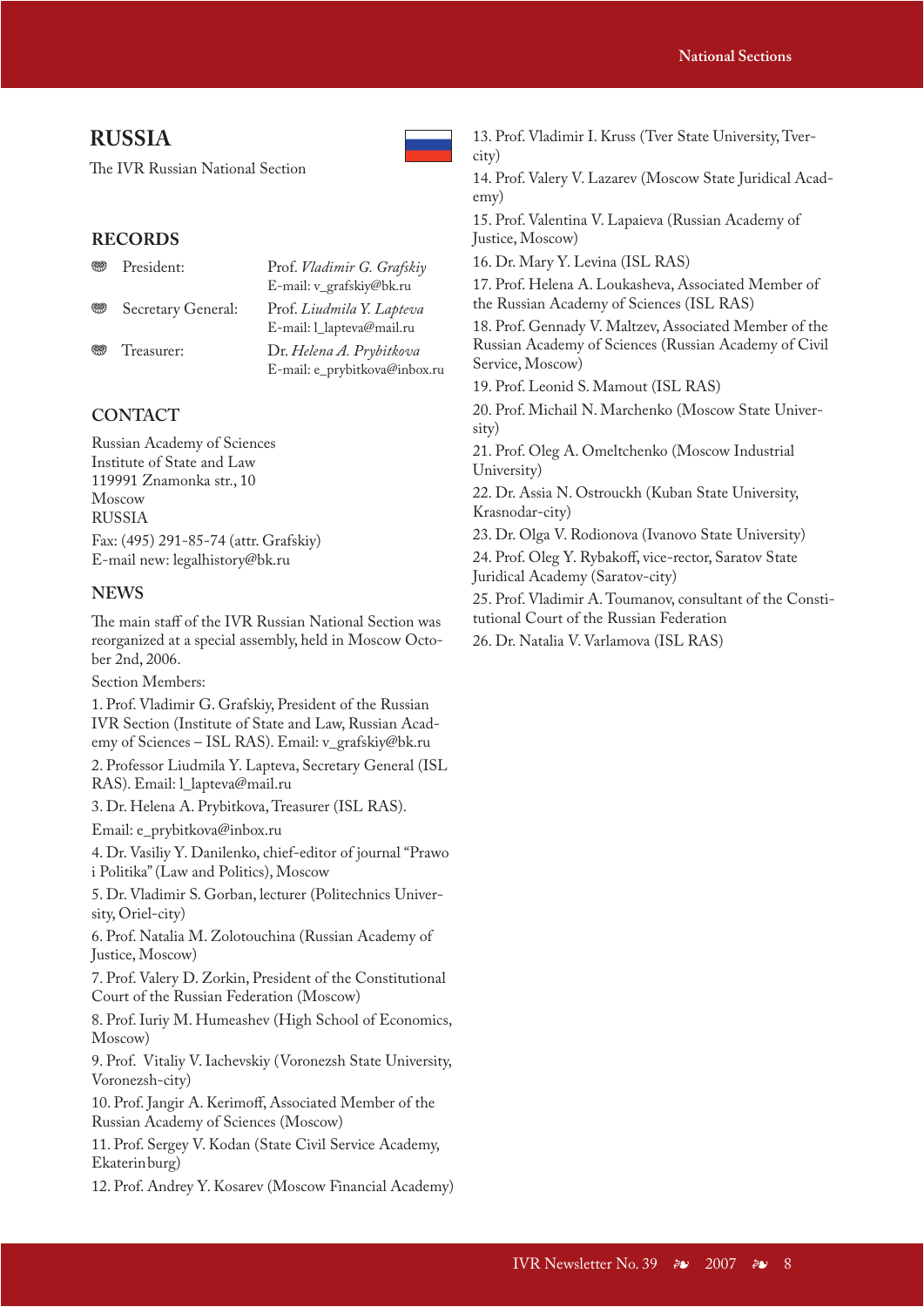# **SWEDEN**

The Swedish IVR National Section

### **RECORDS**

j President: *Christian Dalhman*

E-mail: christian-dahlman@jur.lu.se dahlman@libero.it **<sup>88</sup>** Secretary and treasurer: *David Reidhav* E-mail: david.reidhav@jur.lu.se

### **CONTACT**

*christian.dahlman@jur.lu.se dahlman@libero.it david.reidhav@jur.lu.se*

### **NEWS**

Once a year, a common symposium in jurisprudence is arranged at either of the law faculties of the Swedish universities. This year, the symposium was held at Gothenburg, April 16-17, 2007 (organizers: Eva-Maria Svensson and Håkan Gustafsson). The following contributions were discussed:

### **Gothenburg University**

Petra Andersson, *Dignity of Nature, Human Dignity and Intrinsic Value – What are they?* [Naturvärde, människovärde och egenvärde – vad är det egentligen?]

Ulf Petrusson, *The Role of the Jurist qua Basis for Legal Theory* [ Juristrollen som rättsteoretiskt fundament]

Ola Zetterqvist, *Access to Justice in the EU*

#### **Lund University**

Uta Bindreiter, *Approaching Legal Debates*

Leila Brännström, *Michel Foucault and the Concept of Law*  [Michel Foucault och begreppet 'rätt']

Hanna Pettersson, *Contracts qua Discriminating Factors* [Avtal som diskrimineringsgrund]

Aleksandra Popovic, *Humanization of International Law*

Lena Wahlberg, *Legal Questions and Scientifi c Answers* [ Juridiska frågor och naturvetenskapliga svar]

#### **Stockholm University**

Peter Wahlgren, *What is a Legitimate Statute?* [Vad är en legitim lag?]

#### **Uppsala University**

Bo Wennström, *Where are we disagreeing?* [Vad är vi oense om?]



# **SWITZERLAND**

SVRSP – Schweizerische Vereinigung für Rechts- und Sozialphilosophie

### **RECORDS**

 $\circledast$  President: Prof. Dr. iur. Marcel Senn Lehrstuhl für Rechtsgeschichte, Juristische Zeitgeschichte und Rechtsphilosophie Universität Zürich, Rämistrasse 74/23 CH-8001 Zürich Tel. +41-44- 634 30 05 Fax +41-44- 634 43 90 Email: marcel.senn@rwi.unizh.ch

**<sup>889</sup>** Secretary: *Lic.iur. Dániel Puskás* 

 Assistant to Prof. Senn, Lehrstuhl für Rechtsgeschichte, Juristische Zeitgeschichte und Rechtsphilosophie, Universität Zürich Rämistrasse 74/23, CH-8001 Zürich Tel. +41-44- 634 31 10 Fax +41-44- 634 43 90 Email: daniel.puskas@rwi.unizh.ch

### **CONTACT**

*Lic.iur. Dániel Puskás* (see above) *New homepage: www.svrsp.ch*

#### **NEWS**

### *Report on the past Congress "Jurisprudence through Cultural Studies?" at the University of Zurich*

Despite the complex, and not at all mainstream subject, this year's congress attracted over 70 participants. The goal of the congress was to revitalize the long neglected discourse on the relations between Jurisprudence and Cultural Studies, however, beyond the fateful developments of the discussion in the beginning of the 20th century. Thus, this congress joined, amongst the German and Polish Section, the initiative of IVR to reevaluate this topic.

After the welcoming address by Hans Weder, the rector of the University of Zurich, the president of the Swiss section, Marcel Senn, made a brief introduction into the subject, and underlined the dialectic context of the topic. The congress was divided into three sections. The first section examined the historic perspective (Classical Antiquity, Middle Ages, and Modern Age) of the concept of law. To this aspect speeches were held by Ada Neschke (Lausanne), Ruedi Imbach (Paris), and Michael Fischer (Salzburg). The second section dealt with the foundational issues of the concept of culture in the 20th century. Stanley L. Paulson (Kiel) gave insights into neokantianism, and "bürgerliche Rechtsgesellschaft", Hans-Peter Haferkamp (Cologne) talked about neo-kantianism, and legal naturalism, and Kurt Seelmann (Basle) discussed the question of what is left today of the neokantian concept of law. The last section was dedicated to

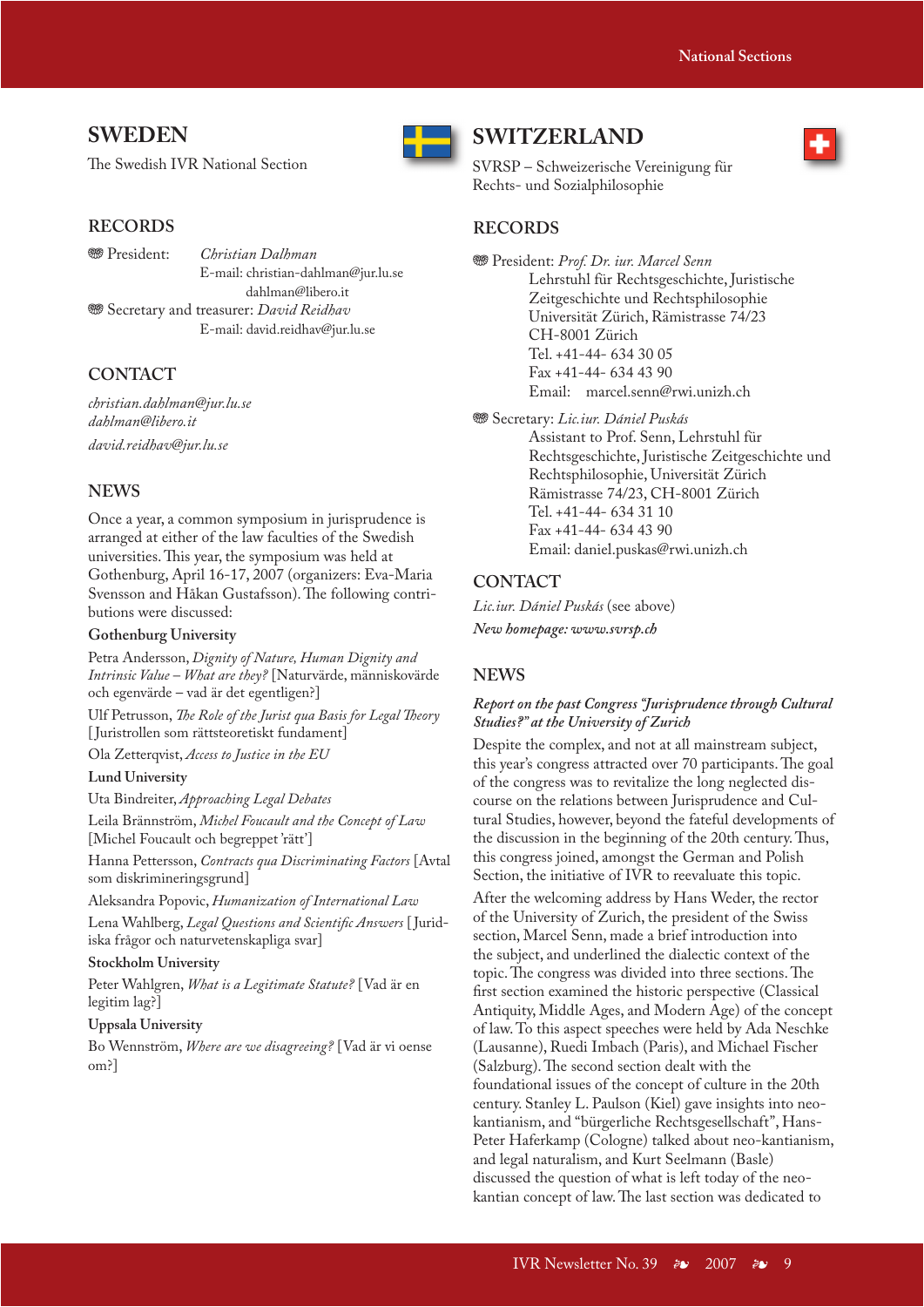the subject's inherent continuities, and their significance for the possibility of a renewed Anthropology. Whereas Enno Rudolph (Heidelberg/Lucerne) analyzed, form a neo-kantian perspective, the development, and changes of the concept of culture, Ulrich Haltern (Hanover) questioned the internal perspective of Jurisprudence as a part of the realm of Cultural Studies. The final speech was held by the nestor of German Philosphy of Law, Hasso Hofmann (Berlin). He gave an insightful and critical review of all speeches held.

This congress was made possible by: the Swiss Academy of Humanities and Social Studies (SAGW), the Swiss National Science Foundation, the University Foundation of the Ministry of Education of the Canton of Zurich, and the University of Zurich Association.

By the end of this year, all given speeches, edited by Marcel Senn and Dániel Puskás, are expected to be published by the "Archiv für Rechts- und Sozialphilosophie" (ARSP-Beiheft).

#### *Board*

We are pleased to inform you that the General Assembly elected lic. iur. Barbara Fritsch as a new board member as of March 2008. She will succeed the current secretary and board member lic. iur. Dániel Puskás who will leave the board as of February 2008.

#### **ANNOUNCEMENTS**

### *Congress: "Jurisprudence and Hermeneutics", May 16–17, 2008, University of Zurich*

The subject of this congress is closely related to the question we asked at this year's congress (see above): does Jurisprudence belong to the realm of cultural studies? For language is not just a means of mere communication – language is a philosophical category shaping our world. In the center of the discussion will be the following two questions: How can the world be shaped and changed through the use of language, and how do different cultures and disciplines treat and interpret certain texts?

In particular, three aspects of the subject will be examined: 1. The fundamental issues and the history of hermeneutics in Jurisprudence, Philosophy and Theology. 2. Implementation and execution of law, methodology, and theory of law. 3. Global or local hermeneutics of law (comparison between European, Japanese, Islamic, and Chinese hermeneutics).

At this interdisciplinary and international congress speeches will be held by the following Experts from Germany, Japan, and Switzerland: Emil Angehrn (Basel), Andrea Büchler (Zurich), Werner Krawietz (Munster), Philippe Mastronardi (St Gall), Stephan Meder (Hanover), Wolfgang Müller (Lucerne), Ulfrid Neumann (Frankfurt), Hans Peter Walter (Bern), Hideo Sasakura (Tokyo), Harro von Senger (Freiburg i. Br.), Marcel Senn (Zurich), Philipp Stoellger (Zurich), Gunter Scholtz (Bochum).

### **RECENT PUBLICATIONS**

- Geschwend, Lukas, Vom Liberalismus zum Marxismus – Die Suche nach dem "richtigen Recht". Gedanken zum 120. Geburtstag Arthur Baumgartens (1884–1966), in: *Aktuelle Juristische Praxis* 15 (2006), pp. 1546–60
- Schmid, Hans Bernhard: Wir-Intentionalität: Kritik des ontologischen Individualismus und Rekonstruktion der Gemeinschaft (Freiburg i. Br.: Verlag Karl Alber, 2005), 485 pp.
- Seelmann, Kurt, Sind die Grundannahmen einer Rechtsgesellschaft mit den Resultaten der modernen Hirn forschung vereinbar? In: Marcel Senn/Dániel Puskás (eds.), Gehirnforschung und rechtliche Verantwortung, ARSP-Beiheft 111 (Stuttgart: Franz Steiner Verlag, 2006), pp. 91–102
- Seelmann, Kurt, Filosofia del diritto, ital. transl. of the 3rd ed. of Rechtsphilosophie (Guida: Napoli, 2006), 288 pp.
- Seelmann, Kurt, Verhaltensdelikte Kulturschutz durch Recht? In: Müller-Dietz, Heinz et al., Festschrift für Heike Jung (Baden-Baden: Nomos, 2007), pp. 893–904
- Seelmann Kurt, Dalla bioetica al biodiritto, a cura di Paolo Becchi (Napoli: Bibliopolis, 2007), 136 pp.
- Seelmann, Kurt, Selbstherrschaft, Herrschaft über die Dinge und individuelle Rechte in der Spanischen Spätscholastik, in: Kaufmann, Matthias/Schnepf, Robert (eds.), Politische Metaphysik – Die Entstehung moderner Rechtskonzeptionen in der Spanischen Scholastik (Frankfurt a.M. etc.: Peter Lang, 2007), pp. 43–57
- Seelmann Kurt, Menschenwürde: Ein Begriff im Grenzbereich von Recht und Ethik, in: Fischer, Michael/Strasser, Michaela (eds.), Rechtsethik (Frankfurt a.M. etc.: Peter Lang, 2007), pp. 29–41
- Senn, Marcel, Legal education in England and the German historical school of law in the nineteenth century, in: Lewis, Andrew et al. (eds.), Law in the City. Proceedings of the Seventeenth British Legal History Conference, London 2005 (Dublin: Four Courts Press, 2007), pp. 249–61
- Senn, Marcel/Raas, Susanne, War Thomasius Spinozist? – Zur Spinozismus-Rezeption an den brandenburgpreussischen Universitäten, in: Lück, Heiner (ed.), Christian Thomasius (1655–1728), Wegbereiter moderner Rechtskultur und Juristenausbildung. Rechtswissenschaftliches Symposium zu seinem 350. Geburtstag an der Juristischen Fakultät der Martin-Luther-Universität Halle-Wittenberg (Hildesheim etc. 2006), pp. 55–73
- Senn, Marcel, Eine Zeitreise durchs mittelalterliche Zürich, in: Gschwend, Lukas (ed.), Grenzüberschreitungen und neue Horizonte: Beiträge zur Rechts- und Regionalgeschichte der Schweiz und des Bodensees (Zürich/St. Gallen: Dike, 2007), pp. 331–42
- Senn, Marcel, Die Bewegungsfähigkeit des Interpreten: Ein Beitrag zur kulturwissenschaftlichen Pädagogik der Textinterpretation in der Rechtsgeschichte, in: Stoellger, Philipp (ed.), Genese und Grenze der Lesbarkeit (Würzburg: Verlag Königshausen & Neumann GmbH, 2007), pp. 75–93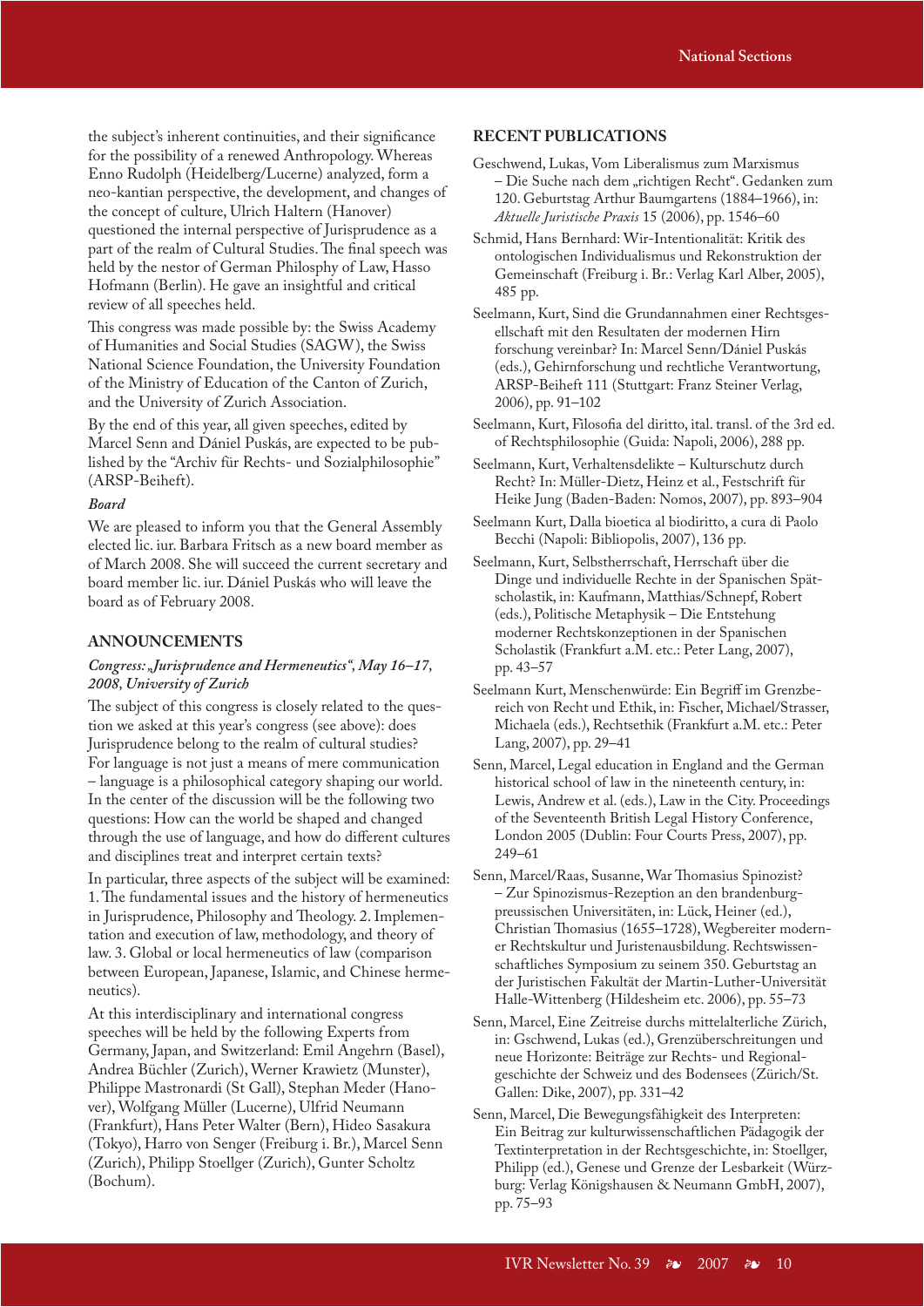- Senn, Marcel/Mühlemann, Guido, Individuum und Verband zwischen Macht- und Gemeinschaftskonzept, in: Zäch, Roger et al. (eds.), Festgabe zum Schweizerischen Juristentag 2006 (Zürich etc.: Schulthess, 2006), pp. 19–34.
- Wolf, Jean-Claude, Die liberale Paternalismuskritik von John Stuart Mill, in: Anderheiden, Michael et al. (eds.), Paternalismus und Recht (Tübingen: Mohr Siebeck, 2006), pp. 55–68
- Wolf, Jean-Claude, Stellvertretung und Paternalismus, in: Janowski, J. Christine et al. (eds.), Stellvertretung. Band 1: Interdisziplinäres Kolloquium Tübingen 2004 (Neukirchen-Vluyn: Neukirchner Verlag, 2006), pp. 267–86
- Wolf, Jean-Claude, Unordnung in Kants Ethik und Rechtsphilosophie, in: Jahrbuch für Recht und Ethik 14 (2006), pp. 295–309
- Wolf, Jean-Claude, Strafe im Naturzustand, in: Aufklärung. Interdisziplinäres Jahrbuch zur Erforschung des 18. Jahrhunderts und seiner Wirkungsgeschichte. Themenschwerpunkte: John Locke. Aspekte seiner theoretischen und praktischen Philosophie, Vol. 18 (Hamburg: Felix Meiner Verlag, 2006), pp. 223–35
- Wolf, Jean-Claude, Fairness in der Strafbegründung, in: Becchi, Paolo et al. (eds.), Nationen und Gerechtigkeit (Frankfurt a.M. etc.: Peter Lang, 2007), pp. 121–37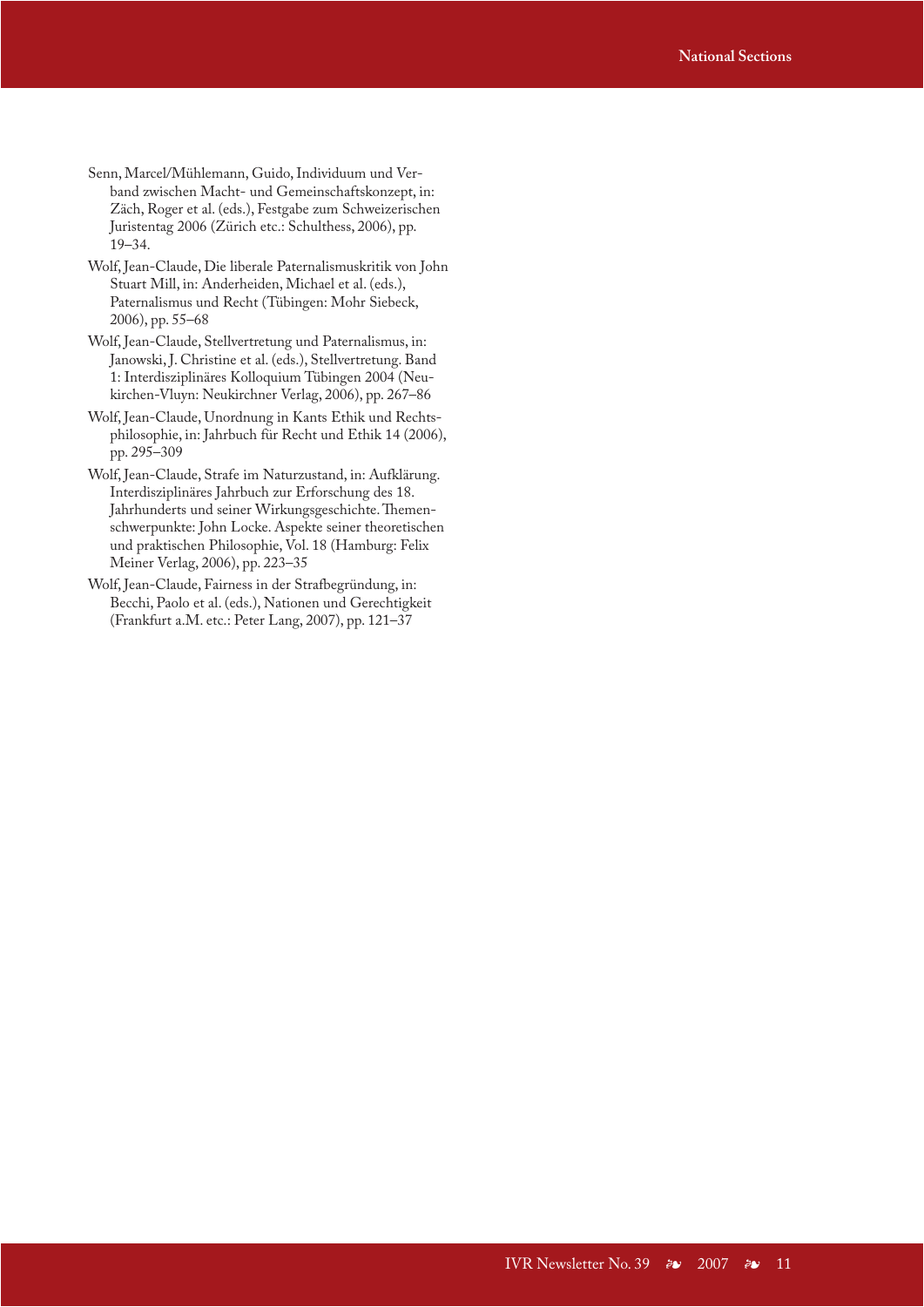# **COURSES IN JURISPRUDENCE IN HUNGARY**

In the following, the programme of teaching theoretical subjects in law in Hungary will be shown as exemplified by the university that has went the farthest in the country to substantiate its pioneering aims through a genuinely demanding (and repeatedly reconsidered) reform program. Graduate and postgraduate courses will be surveyed, rather sketchily in cases of theoretical subjects in law in general but mostly in details in so far as legal philosophy proper and neighbouring domains are concerned in particular.

# 1. GRADUATE STUDIES

In the model program, INTRODUCTION TO LAW AND NOTIONS IN LAW (semester 1) is followed by THEORY OF THE STATE I–II (semesters 2–3), then concluded by THEORY OF LAW I–II (semesters 5–6), all compulsory, with two hours of lecture per week in each case. Both Theory of the State and Theory of Law are complemented to by repetitions, one hour per week, and all are ended by oral colloquies.

# **Basic Subjects**

As to THEORY OF LAW I, it introduces to the fundamentals of law and legal thinking, the basic notions of our approach to and understanding of law, covering the *paradigms of legal thought* and a number of complementing *systematic issues*, in addition to some selected *readings*, mostly highlighting aspects of the main topics in the light of recent international literature.

Accordingly, it deals, *firstly*, with the METHODOLOGICAL DIRECTIONS IN THINKING (through the example of legal development [by the classical Greek antiquity & especially *dikaion* justice, the Roman praetorian law & Justinian's codification, the Enlightened absolutism & the French *Code civil*], of geometry [of Euclid, challenged by Bolyai/Lobachevsky & ending in Einstein's revolution], as well as of the potentialities - in human thinking making use of texts - of Autonomy [exemplified by the New Testament argumentation, Cicero's testimony, Augustine's style, Talmudic lesson, Orthodox Christianity, Modern "irrationalism", leading to problematise Beyond conceptual strait-jackets & the correspondence between Patterns of thought and patterns of law, shown by autochthonous anthropological and Far Eastern (Chinese & Japanese) patterns, as well as by reforming in Calvinism] and of Heteronomy [Thomas Aquinas, Grotius & Leibniz; with an overview as the Dilemma of the evolution of thinking]); the SCIENCE-THEORETICAL QUESTIONS RAISED BY THE PHILOSOPHY OF HISTORY; the PARADIGMS OF THINKING (Paradigm of paradigms [Conventionality, Cultural dependency & Nature of paradigms]; Basic notions (Need for a change of paradigms, False alternative of objectivism & subjectivism [with an interim response afforded by cognitive sciences] in the understanding of Facts [what are facts?, with the Overall connection within the infiniteness of the world & *talethēs*, and Israel on the dialectics of language & practical human existence] & Notions [what are notions?, with look at Watson on the motives of legal development], annexed by the Dilemma of what is to mean to have norms); the DILEMMAS OF MEANING (with its theories called Lexical [including the debate between Szabó & Wróblewski], Contextual [by the Dilemma of easy case & hard case as well as the notion of Normality at Foucault & Szász included], Hermeneutical [with the Dilemma of the *Missionaries in the Boat* & the Enigma of having texts amidst tradition & change in law], Open textured, and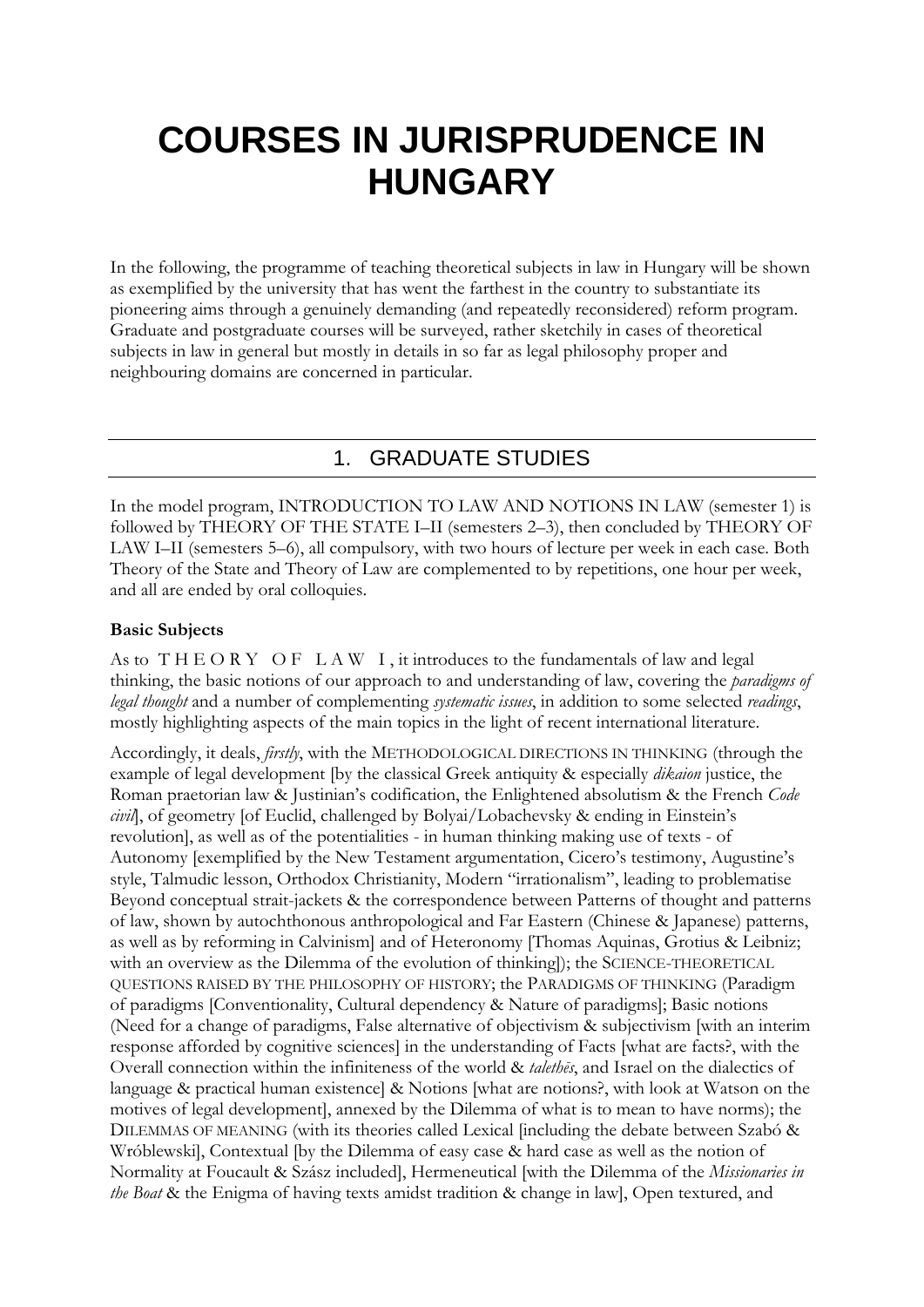Deconstructive), followed by the Social construction of meaning (Speech-acts & Social institutionalisation) and the Systemic response given by autopoiesis); and the PARADIGMS OF LEGAL THINKING with the Nature of law (taken as a process, having a composite multifactoral structure, and continuously building from acts) & the Nature of legal thinking.

*Secondly*, the main topic is extended to, and complemented by, *basic and systematic issues* of APPROACH TO AND UNDERSTANDING OF LAW (whether or not is there "Outside" and "inside" the law; Rule, fact and principle in the notion of law; the Distinctive features of law), the CONSTRUCTION OF LAW (Ambivalence of rationalism, Limits of a systemic approach to/in law, the Want of logical consequence in the normative sphere, Utopias of rationality in legal development, Validity and its senses in law, Graduality in law), the LAW'S FUNCTIONING (Interconnection between law-making & law-application, and the Social conditionality of reasoning in law), and the EFFECTS & SOCIAL LIMITS OF LAW (Law, serving as programme & as a model).

The teaching material relevant to the above is also made available in English, for the first part, in form of a textbook—Csaba VARGA *Lectures on the Paradigms of Legal Thinking* (Budapest: Akadémiai Kiadó 1999) vii + 279 pp. [Philosophiae Iuris], pp. 9–217—, and for the second part, in a series of articles—Csaba VARGA *Law and Philosophy* Selected Papers in Legal Theory (Budapest: ELTE "Comparative Legal Cultures" Project 1994) xi + 530 pp. [Philosophiae Iuris]—, from which the selected titles are to be studied, in addition to some further papers.

As to the *third* part, the *readings* do include - in addition to Csaba VARGA 'Is Law a System of Enactments?' - Michel VILLEY's 'Histoire de la logique juridique' [1967], Chaïm PERELMAN's 'Désaccord et rationalité des décisions' [1966], George LAKOFF's 'Cognitive Science and the Law' [1989], H. L. A. HART's *The Concept of Law* ([1994] ch. VII §1), Stanley B. FISH's 'Fish v Fiss' [1989] & Werner KRAWIETZ's 'Die Lehre vom Stufenbau des Rechts – eine säkularisierte politische Theologie?' [1984], accessible in Hungarian translation.

As to THEORY OF LAW II, it covers the problematisation characteristic of some selected *main recent trends and directions of legal philosophising* and a number of complementing *systematic issues*, in addition to quite a few selected *readings*, partly exemplifying and partly adding to the central topic.

Accordingly, it does include, *firstly*, as a *contemporary overview of how to think on and in law* (Classical directions [Philosophico-methodological approach & One- or multi-factored explanations], Classical positivism [Bentham & Austin], Marxism [its Understanding of law in general & Russian-Soviet legal theorising with selected problems], Vienna school [Kelsen *Hauptprobleme der Staatsrechtslehre* and *Grundriß einer allgemeinen Theorie des Staates* & Kelsen's *Pure Theory of Law*], Scandinavian realism [Hägerström and Lundstedt & Olivecrona and Ross], Existentialism [legal hermeneutics, Maihofer and "the nature of things"], Modern analytics [Hart & Dworkin], Modern natural law [Radbruch] & Natural law today [Fuller]), and, secondly, as complementing *systematic issues*, the Ontological foundation of law, Ex post facto legislation, Law and morality, the Internal morality of law, Law and values, Codification and its limits, Rationality and codification of law, Legal technique, Presumption, Fiction (Understanding & Kinds of fictions), Kelsen's doctrine on law-application (Theory of gradation, constitutivity & procedurality, and Selftranscendence & "who watches the watchmen?") & the Types of openly creative law-application.

As to the *third* part, the *readings* do involve a cross-selection of international literature in both more details of and complementation to the topic above—including Rudolf JHERING's *Der Kampf ums Recht* [1872], Eugen EHRLICH's *Freie Rechtsfindung und freie Rechtswissenschaft* [1903], Hermann KANTOROWICZ' *Der Kampf um die Rechtswissenschaft* [1906], Rudolf STAMMLER's *Richtiges Recht* [1908], Hans KELSEN's 'The Pure Theory of Law and Analytical Jurisprudence' [1941] & 'Positivisme juridique et doctrine du droit naturel' [1963], Gustav RADBRUCH's 'Gesetzliches Unrecht und übergesetzliches Recht' [1946], Lon L. FULLER's 'The Case of the Speluncean Explorers' [1946], Ronald DWORKIN's 'Is Law a System of Rules?' [1967]—, followed by papers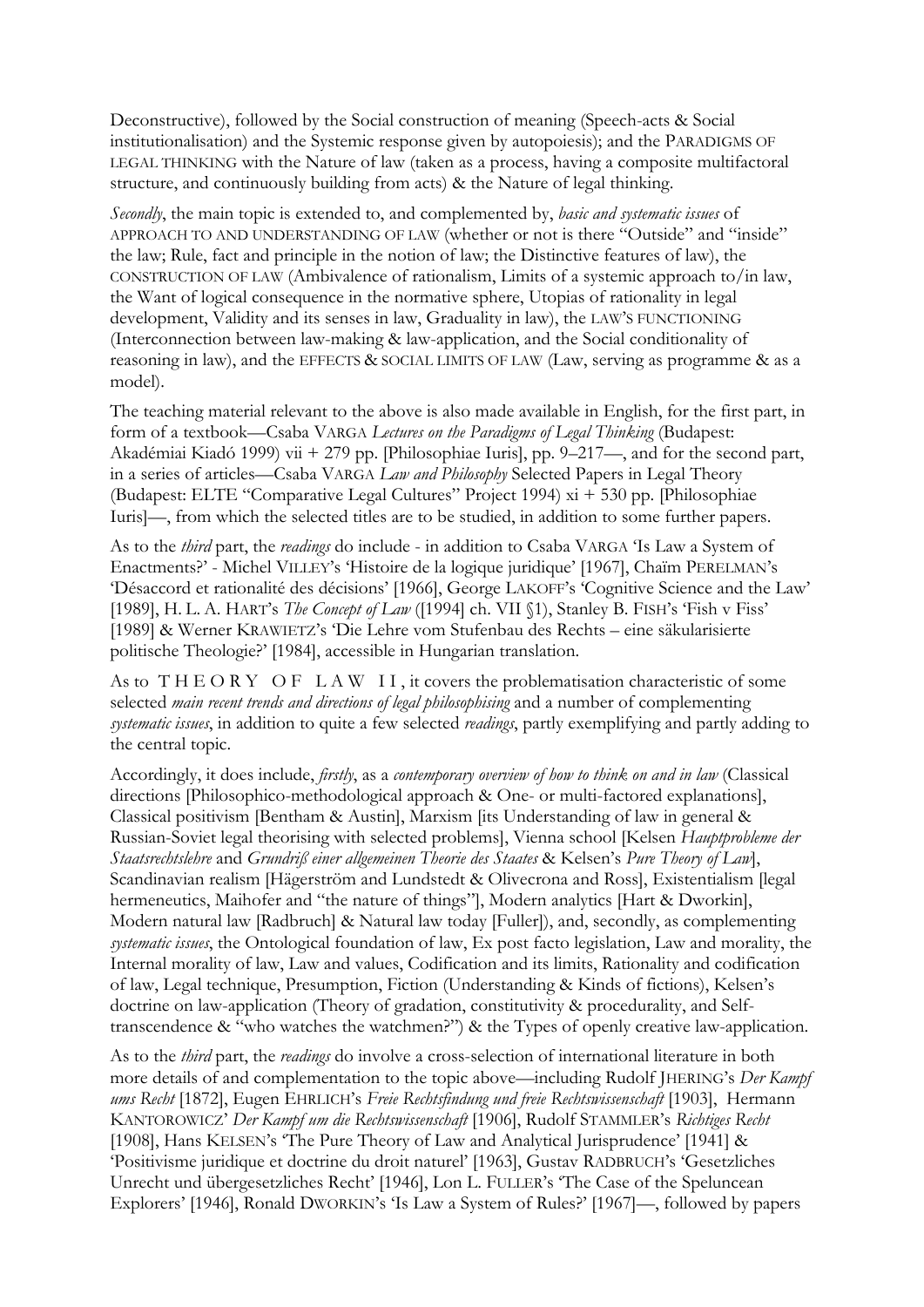of Csaba VARGA—explaining the *Exposés des motifs ministériels* and their role in the law's interpretation, as well as the Preambles in western constitutions & the Preamble (notion, contents, functions, normativity), and closed by Law in transformation? (available also in English in his *Law and Philosophy*)—on specific uses of legal technique and offering a kind of perspective.

# **Facultative Seminars**

Students holding any specific interest in either Theory of the State or Theory of Law may take *facultative seminars*, in the course of which they themselves are expected to prelegate and discuss on readings relevant to the subject.

The menu offered by the Institute for Legal Philosophy includes COMPARATIVE LAW (History and Methodology & Families of Law), CODIFICATION, LAW AND LANGUAGE, HUNGARIAN LEGAL PHILOSOPHY as well as TRANSITION TO RULE OF LAW, in addition to LAW, ARTS AND NARRATION, and LAW AND LITERATURE, as well as EUROPEAN CONSTITUTIONAL PHILOSOPHY, THEORY OF BASIC RIGHTS, and POLITICAL PHILOSOPHY.

As to curricula exemplified, the series of so called research seminars on TRANSITION TO RULE OF LAW is one of the most recurrent optional subjects.

T R A N S I T I O N T O R U L E O F L A W I (Basics)—with the aims at introducing to specific problems arising from transitions to democracy from dictatorship as a case-study and its potentialities under limiting conditions (as discussed in common upon selected students' presentation of given texts, previously studied by all participants), clarifying the basics in a historico-comparative manner by the example of the Hungarian transition in replacement/change of regimes within an international perspective—covers the issues of Statutory denial of law [*gesetzliches Unrecht*] (in the legal arrangements of National Socialist and Socialist regimes), Extraordinarity of the challenge in transitions after Soviet-type Socialisms & Debates on civil disobedience, all upon the reading, by Csaba VARGA, *Transition to Rule of Law* On the Democratic Transformation in Hungary (Budapest: ELTE "Comparative Legal Cultures" Project 1995) 190 pp. [Philosophiae Iuris].

In continuation, TRANSITION TO RULE OF LAW II (Systematic Issues)by concentrating upon the treatment of the relationship to the criminal past by coming to terms with it in/by law, as well as the issue of "rule of law" with constitutionality implied—covers the themes of the Dilemma of facing the past in law, Rule of law (understanding, ethos-centeredness, openness when responding to given challenges, uninterrupted formation) & the Dilemma of lawfulness and constitutionality (or, law as an art of balancing through mediating), using Csaba VARGA *Transition? to Rule of Law?* Constitutionalism and Transitory Justice in Central & Eastern Europe (Budapest: Kráter 2007) cca. 180 pp. {in press} & *European Legal Cultures* ed. Volkmar GESSNER, Armin HOELAND & Csaba VARGA (Aldershot, Brookfield USA, Singapore, Sydney: Dartmouth 1996), 'Part V: Transition to the Rule of Law', pp. 413–490 [Tempus Textbook Series on European Law and European Legal Cultures I] as stepping stones for deliberations.

In closure, TRANSITION TO RULE OF LAW III (Globalism)—dealing with the impact of globalism on and its intertwinement with the processes and new challenges of transition in the region, in both global and local contexts—reviews the Chances of transfer of laws and pattern-borrowing in a globalising world (problematising upon aggregates of rules set in texts as mere skeleton of a living—liveable—law, arising from the mass of conventionalisations through tensions of everyday life) & Post modernity and the new a-historicism (in example by claims based upon universal principles as confronted with the historically particular rootedness of human ideals), after the reading of *Coming to Terms with the Past under the Rule of Law* The German and the Czech Models, ed. Csaba VARGA (Budapest 1994) xxvii + 178 pp. [Windsor Klub] and a few mostly western views is made.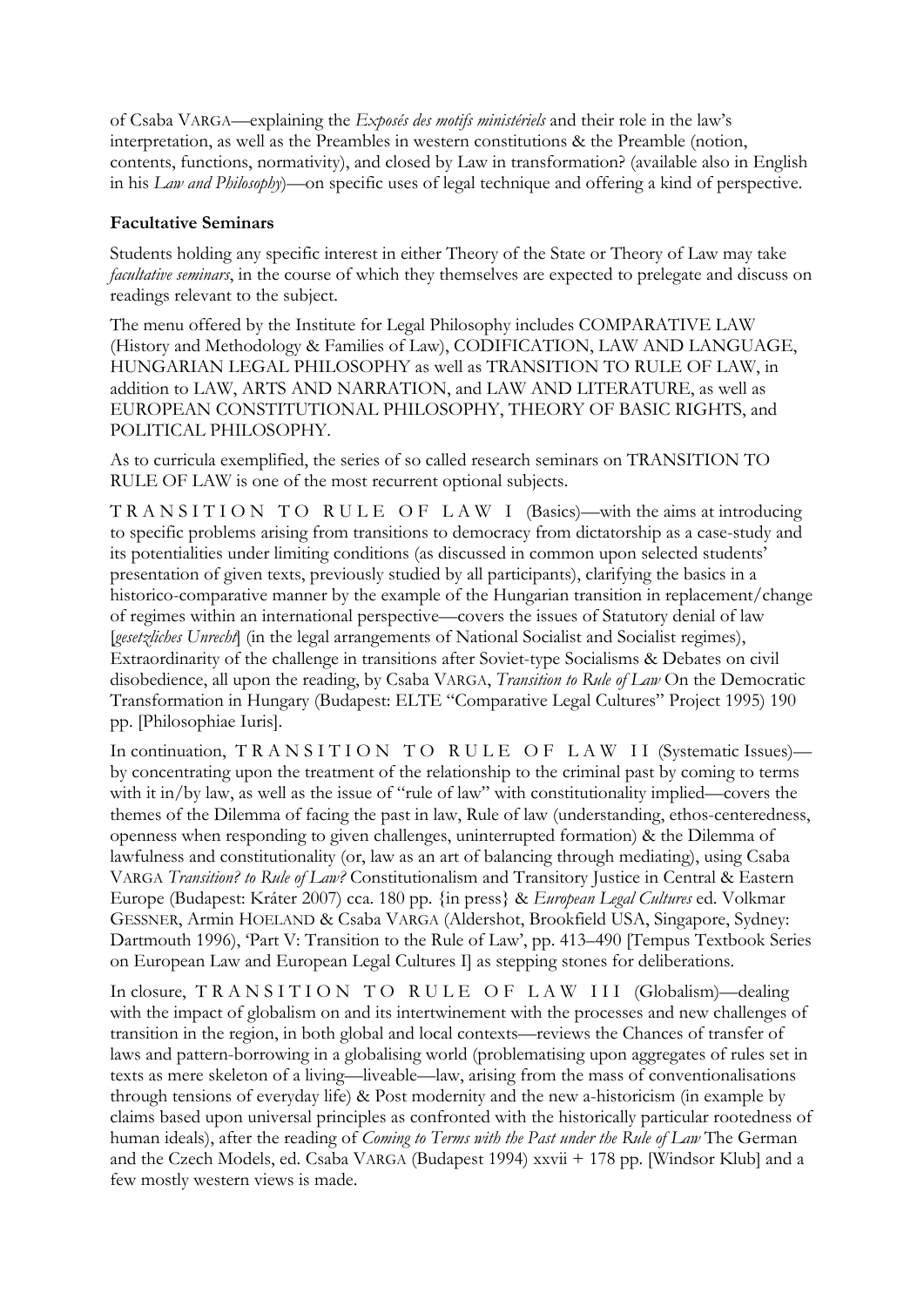$L A W A N D L A N G U A G E$  aims—through the study of basic contemporary writings relating to the interconnection between law and language—at researching the Grounds of such a *sine qua non* association, the nature of the Juridical construction of reality, the essence of Conceptualisation in and by law, as well as the Enigma of the interpretation of law, in order to finally arrive at a deeper understanding of what law and language genuinely are. The introductory lecture is followed from the next week on by the participants' summarising and discussing the relevant texts, upon their previous study on behalf of all participants. The texts include Wesley Newcomb HOHFELD's 'Some Fundamental Legal Conceptions as Applied in Judicial Reasoning' [1913], H. L. A. HART's *Definition and Theory in Jurisprudence* [1953], Alf ROSS' 'Tû-Tû' [1951], A. W. B. SIMPSON's 'The Analysis of Legal Concepts' [1964], Karl OLIVECRONA's 'Legal Language and Reality' [1962]; Arthur KAUFMANN's 'Gedanken zu einer ontologischen Grundlegung der juristischen Hermeneutik' [1982], Emilio BETTI's 'Di una teoria generale della interpretazione' [1965], Peter GOODRICH's 'Historical Aspects of Legal Interpretation' [1986] & Owen M. FISS' 'Objectivity and Interpretation' [1982].

# **Closing Subjects**

In the first half of the closing year (semester 9), there are two further courses offered by the Institute for Legal Philosophy, which, in one way or another, are mandatory to all students. One of them is NATURAL LAW, obligatory to all to treat the philosophical foundations of any legal arrangement and regulation. The other is the mandatorily optional selection from within COMPARATIVE LEGAL CULTURES and SOCIOLOGY OF LAW and POLITICAL SOCIOLOGY (or Sociology of the State). Both of them end by an exam essay to be written on topics communicated by the Institute to each examinee on the spot.

As to COMPARATIVE LEGAL CULTURES, being a kind of synthesis between legal theory and classical comparative law, it is to introduce disciples to a disciplinary interest in diverse traditions underlying individual families of law, including the modes of thinking characteristic of given laws, with due respect to historical and contemporary alternatives, the di-/con-vergence of civil law & common law, as well as to transfers of law *en masse* as a challenge by both the European Union and the growth of globalisation, in order that the own legal arrangement can be seen as contrasted with other arrangements in a historico-comparative context.

Its topic is composed of, as *introductory* part, Law as culture, the Limits of classical comparative law and the field of comparative legal cultures, Western legal culture (roots and alternatives), Variations for cultures of law, Rule of law? mania of law? (on the boundary of rationality and anarchy in the United States of America) & Post modernity (the Canadian experience); as *European Union* part, Comparative judicial mind, Common law and civil law (encounters), Preservation and change (case-studies in Jewish, Islamic, and Far-Eastern legal cultures), as well as EU-convergence I: Idea of law and methods underlying the attempts at common codification, II: Style of common jurisdictions & III: *Sui generis* common law, or national particularisms in competition are to prevail?, and finally, as *global* part, Commensurability and sustainability of the diversity of legal cultures and judicial minds, Transfers of law *en masse* & the Perspectives of globalism.

As teaching material, two collections of texts—*Comparative Legal Cultures* ed. Csaba VARGA (Aldershot, Hong Kong, Singapore, Sydney: Dartmouth & New York: The New York University Press 1992) xxiv + 614 pp. [The International Library of Essays in Law & Legal Theory, Legal Cultures 1] & *European Legal Cultures* ed. Volkmar GESSNER, Armin HOELAND & Csaba VARGA (Aldershot, Brookfield USA, Singapore, Sydney: Dartmouth 1996), 'Part I: Common Traditions' & 'Part II: The European Legal Mind', 1–166 [Tempus Textbook Series on European Law and European Legal Cultures I]—and a number of articles are to be studied.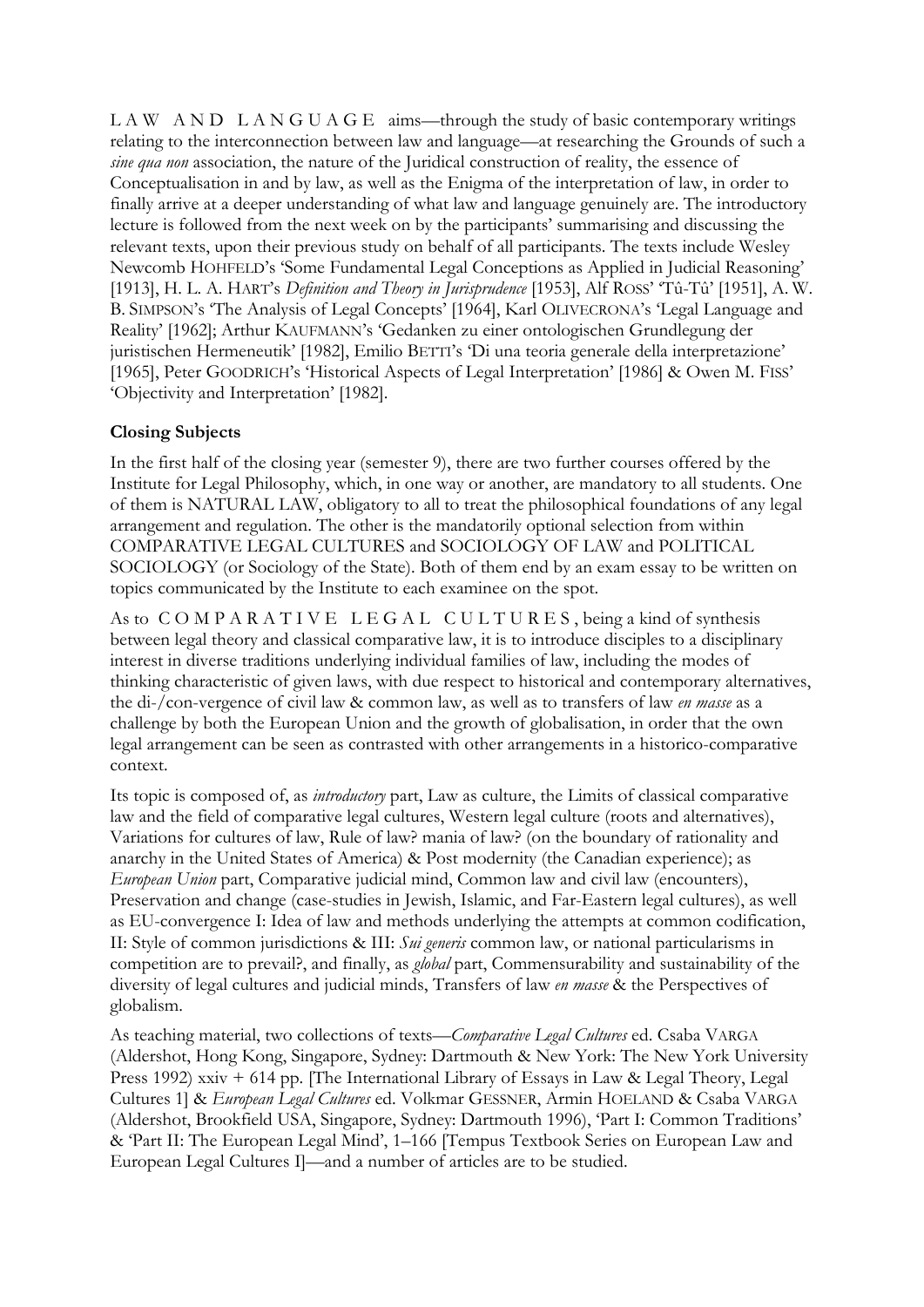# **Written Memoranda and the Thesis**

By one of the terms of the 2<sup>nd</sup> to the 4<sup>th</sup> years, a *written memorandum* of 15 printed pages at least on any topic from within the circles of basic graduate subjects has to be prepared. Its title can be freely selected from the list postered by all the chairs or as agreed upon by the authorised staff individually. Yearly some average of 15 memoranda are written in legal philosophy proper. It happens that a quite excelling outcome is subsequently published in the national professional press.

In order to start the closing state examinations during the 10<sup>th</sup> semester, a *thesis* of the minimum volume of 50 printed pages, developing its freely chosen topic through the consultation of international literature in several languages is also to be submitted. Of the average of ten theses per year submitted to the Institute for Legal Philosophy, logic in law and electronic processing in view of automatisation, paradoxes of rationality in law, classical Jewish legal thought, Islamic and Japanese arrangements and their modernisation prospects, quest for communitarian background, universality and particularity of human rights, globalisation and legal imperialism, search for substantivity in law, "say it with music" on the terrain of law—these are only some of the recurrent topics for students to prefer.

Theses are to be defended before a jury composed of three members of the Institute, one of them submitting a previous criticism of the thesis in question, its author presenting the aims, methodology and working hypothesis, and the procedure follows by open discussion and ends by the jury assessment with a written justification to it.

The best of the theses can be further elaborated and detailed in case its author wishes to present it at the next conference of the National Scientific Students' Circle, where, in the past decade, several papers submitted on behalf of the Institute for Legal Philosophy won high-ranking decoration for achievement in legal theory.